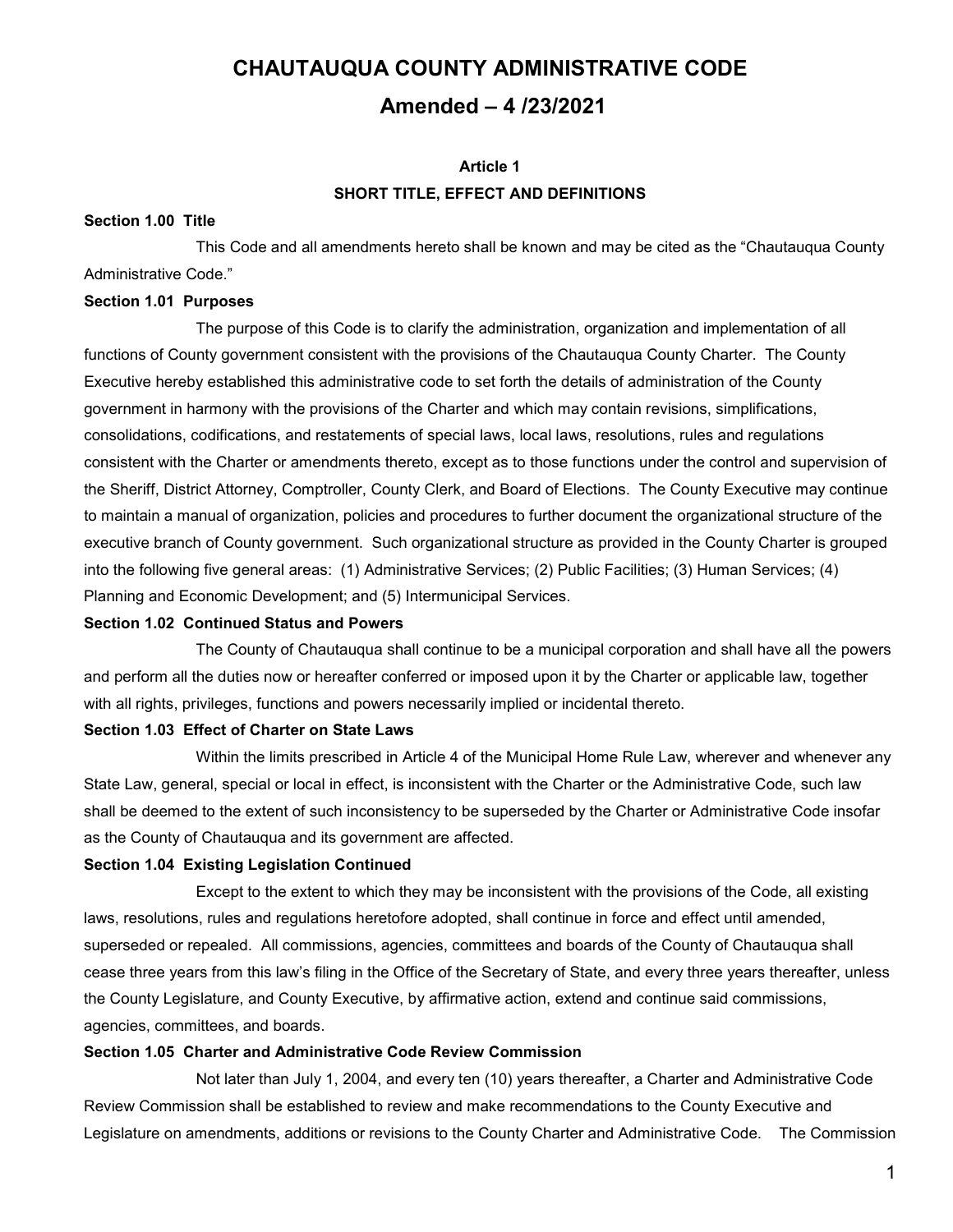shall consist of not more than ten (10) citizens of Chautauqua County, with five (5) of said members appointed by the County Executive and the remaining five (5) appointed by the Legislature.

The Legislature shall provide such funds as are necessary for the Commission to conduct its business properly.

The County Executive, any Legislator, the Legislature collectively or any other person shall have the right to make recommendations for amendments, additions or revisions to the Charter and/or Code.

The report of such Commission shall be presented to the Executive and Legislature not later than July 1 of the year following the appointment.

## **Section 1.06 Definitions**

All words and phrases in this Code and in the Charter are used according to their accepted and ordinary meaning except where another meaning is specifically indicated or manifest. Words used in the singular number and words used in the plural number, shall extend to and include the singular number. Words used in the masculine or feminine gender shall extend to and include the feminine or masculine.

## **Article 2 COUNTY EXECUTIVE**

**Section 2.00 County Executive**

- **Section 2.01 Election and Qualifications**
- **Section 2.02 Powers and Duties of County Executive**
- **Section 2.03 Executive Approval**
- **Section 2.04 Acting County Executive**
- **Section 2.05 Vacancy in the Office**
- **Section 2.06 Executive Assistants**
- **Section 2.07 Deputy County Executive and Chief Information Officer**
- **Section 2.08 Deputy County Executive**
- **Section 2.09 Deputy County Executive for Economic Development**

## **Section 2.00 County Executive**

The Executive power of the County shall be vested in a County Executive, who shall be responsible for the proper administration of all County affairs placed in the County Executive's charge by law or under any of the provisions of the County Charter and this Code.

## **Section 2.01 Election and Qualifications**

The County Executive shall be elected from the County at large and, at the time of the County Executive's nomination and election and throughout the County Executive's term of office, be and remain a qualified elector of Chautauqua County. The County Executive's term of office shall begin with the first day of January following the County Executive's election and shall be for four (4) years. The County Executive shall hold no other elected public office and shall devote full time to the duties of the office.

#### **Section 2.02 Powers and Duties of County Executive**

The County Executive shall be responsible for the administration of all County affairs. In addition to any other powers and duties provided by this Charter the Executive shall: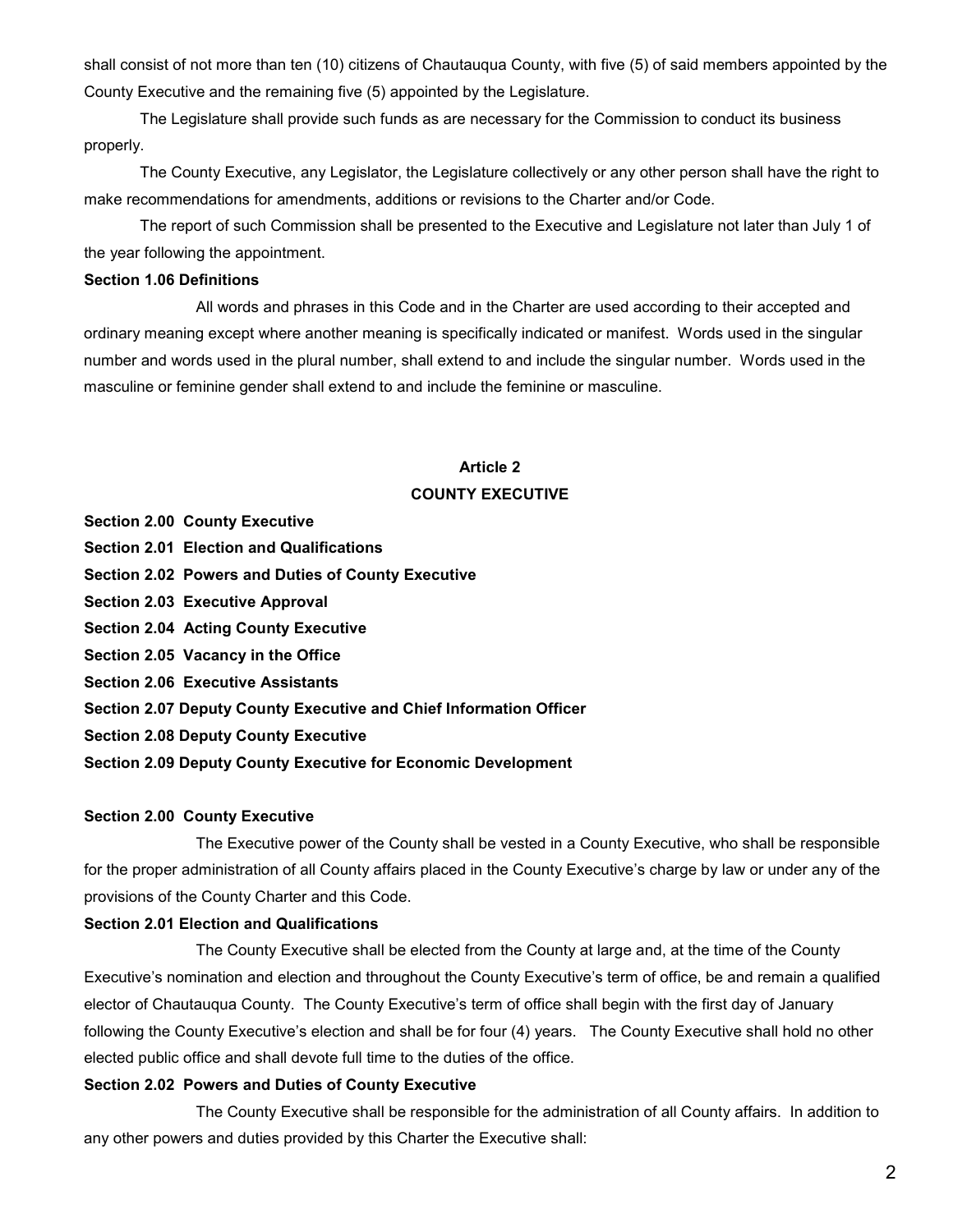(a) Be the chief executive officer and administrative head of the County government. The executive branch shall be responsible for the administration, organization, and implementation of all functions of County government, except: (1) those functions under the control and supervision of the Sheriff, District Attorney, County Clerk and Board of Elections; (2) the internal functions of the County Legislature; and (3) the administration of the public defender, which shall be the responsibility of the County Legislature.

(b) Establish the administration, organization, and implementation of all functions of the executive branch of County government grouped into the following five general areas: (1) Administrative Services; (2) Public Facilities; (3) Human Services; (4) Planning and Economic Development; and (5) Intermunicipal Services. The staffing, internal organization and reorganization of these areas, including the appointment of heads of such areas and powers and duties, are prescribed within.

(c) Secure proper accounting for all funds, provide for the audit of claims in a manner consistent with generally accepted accounting principles (including claims relating to the function of elected officials and the internal functions of the County Legislature), oversee the physical property of the County, exercise general supervision over all County institutions and agencies, and coordinate the various activities of the County and unify the management of its affairs.

(d) Execute and enforce all local laws and resolutions of the County Legislature and see that all laws required to be enforced through the County Legislature or other County officers, subject to its control, are faithfully executed.

(e) Be responsible for the preparation and submission to the County Legislature of the annual budget, and capital program and to execute the same in accordance with the resolutions and appropriations made by the County Legislature. For this purpose, the County Executive shall have the power to obtain estimates of revenue and expenditures from all department heads.

(f) Be responsible for keeping the County Legislature fully advised as to the financial condition and needs of the County and file with the County Legislature an annual report of the financial affairs of the County.

(g) Except as otherwise provided in the Charter, make, sign, execute, and implement all contracts on behalf of the County, within the amounts appropriated by the County Legislature, except that a contract for: (1) the sale, purchase or transfer of real property or (2) the provision of facilities or the rendering of services by or for any other government must be approved by the County Legislature. In lieu of individual approval of each contract described in (1) and (2) above, the County Legislature may adopt policies authorizing the County Executive to execute and implement classes of such contracts. The County Executive shall have the power to delegate the making, signing, executing and implementing of contracts to other County officers.

(h) Be responsible for procuring legal services for all County entities, officers, and employees, other than the County Legislature and its employees, including prosecution and defense of all civil matters or proceedings involving the County.

(i) Appoint an administrative Cabinet to assist the County Executive in the day-to-day management of County government; such cabinet may include representatives from each of the designated general areas and such others as deemed appropriate by the County Executive.

(j) Call such Cabinet to order and convene at the pleasure of the County Executive to keep the Executive abreast of the general functioning of the operations of their respective departments.

(k) Appoint subject to confirmation by the County Legislature only those positions required by New York State law.

(l) Be responsible for the negotiation of all employee contracts.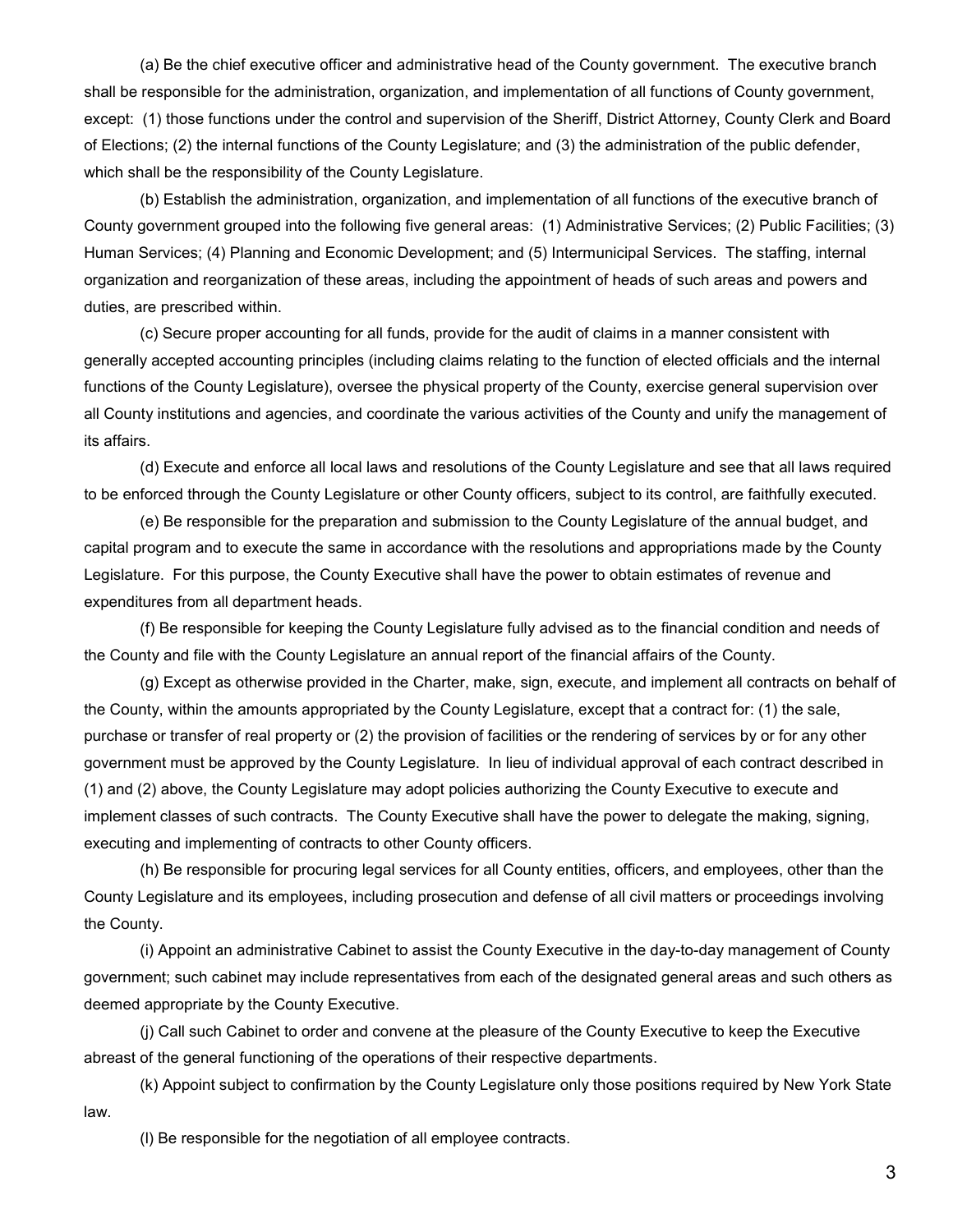(m) Perform such other duties and have such other powers as may be prescribed for the County Executive by law, administrative code, or resolution.

(n) In addition to the powers set forth in this Code, have and be responsible for the exercise of all executive and administrative powers in relation to any and all functions of County government not otherwise specified in this Code.

(o) In the event of an occurrence of an emergency affecting the life, health or safety of inhabitants of Chautauqua County, the County Executive, except as otherwise provided by law, shall have the power to declare the same an emergency and to perform all acts which are necessary for the protection of such inhabitants and to sign all necessary papers to carry this authorization into effect.

(p) Have the power to temporarily transfer employees between programs and designate and authorize any officer or employee paid from County funds, except member, officers, and employees of the County Legislature, to attend an official or unofficial convention, conference or school for the betterment of County government. All necessary and actual expenses including but not limited to a registration fee, not exceeding the amount as fixed by the general municipal law and mileage as fixed by the Legislature shall be paid from County funds.

#### **Section 2.03 Executive Approval**

Within ten (10) days after receipt of a legislative resolution as passed by the County Legislature, the County Executive shall approve or veto the same. A local law as passed by the County Legislature shall be submitted to the County Executive for action in accordance with Sections 20 and 21 of the Municipal Home Rule Law.

**(1) APPROVAL.** If the legislative resolution is approved by the County Executive, the County Executive shall endorse the original document and return it to the Clerk of the County Legislature within ten (10) days from the date on which the County Executive received the resolution.

**(2) VETO.** If the local law or legislative resolution is vetoed by the County Executive, the County Executive shall so indicate in writing setting forth the objections thereto and within ten (10) days after receipt of such resolution, return the original document to the Clerk of the County Legislature, with the County Executive's veto message attached. In the case of adoption of the annual budget, the County Executive shall have power to veto specific items, which the County Legislature may have changed from the original budget proposal submitted by the County Executive, without vetoing the entire budget. The County Executive shall also have the power to veto a portion or all of the dollar amount of each specific item (whether or not changed by the County Legislature) in the budgets of other elected county-wide officials, without vetoing the entire budget.

**(3) FAILURE TO ACT.** In the event that the County Executive fails to approve or veto a legislative resolution within ten (10) days following the date of its receipt from the Clerk of the County Legislature, such resolution shall be deemed enacted.

#### **Section 2.04 Acting County Executive**

The County Executive shall designate, within thirty (30) days of assuming office, subject to confirmation by the County Legislature, an appointive officer of the executive branch to be known as the Acting County Executive to perform the duties of such Executive during the County Executive's absence from the County or inability to act for any reason. Such designation shall be made in writing and filed with the Clerk of the County Legislature and may be changed by the County Executive at any time by a new designation, confirmed by the County Legislature and filed with said Clerk. In the event that no Acting County Executive has been so designated or that the Acting County Executive is unable to serve during an absence or disability of the County Executive, the County Legislature shall designate such Acting Executive.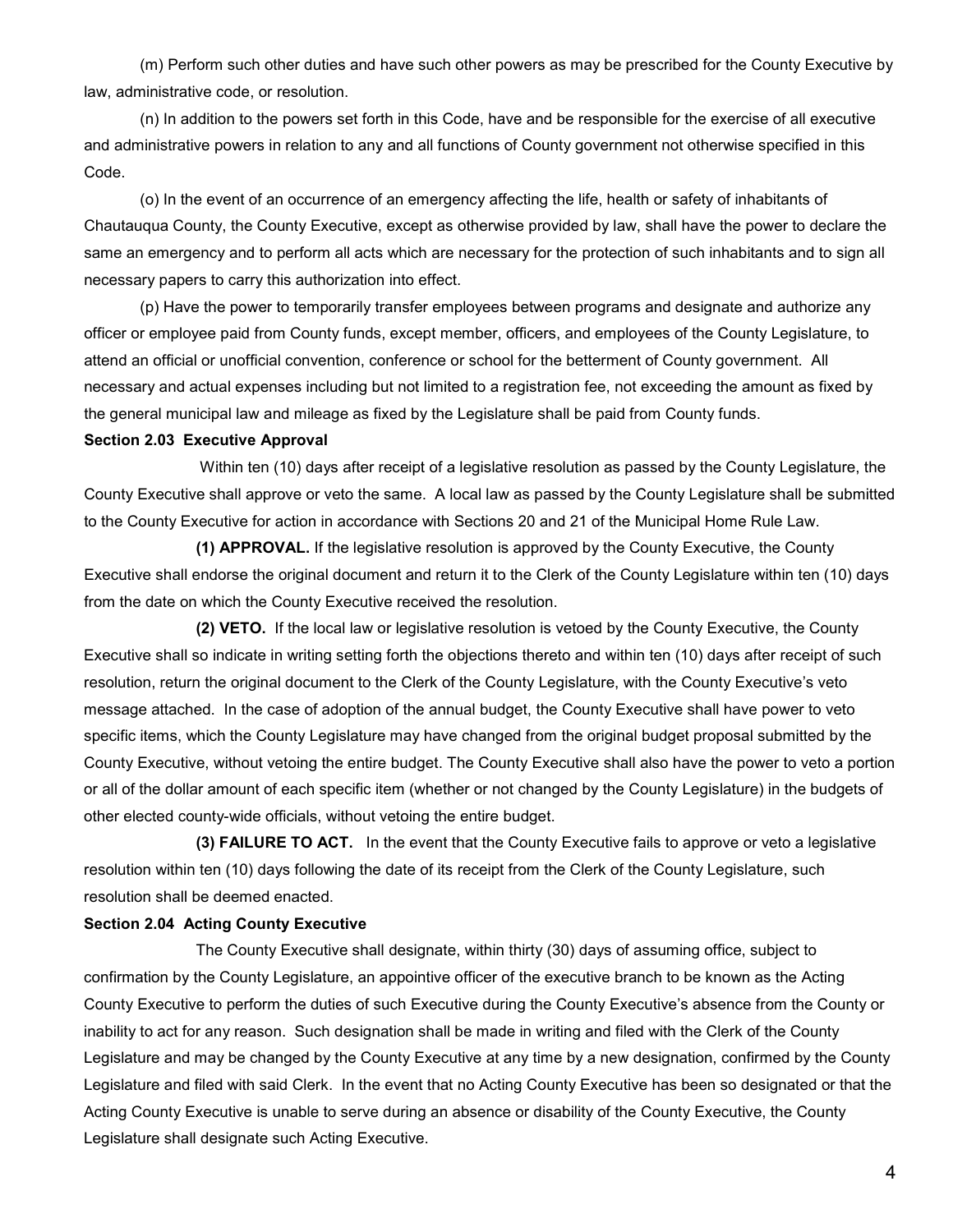#### **Section 2.05 Vacancy in the Office**

If a vacancy occurs in the Office of County Executive, the County Executive's successor shall be chosen at the next general election scheduled not less than sixty (60) days after such vacancy occurs.

#### **Section 2.06 Executive Assistants**

The County Executive shall have the power to appoint, and at pleasure remove, two (2) Executive Assistants, who shall assist the County Executive in the execution of duties and in the administration of the affairs of the County for which the County Executive is responsible.

#### **Section 2.07 Deputy County Executive and Chief Information Officer**

There may be a Deputy County Executive and Chief Information Officer who serves as a member of the County Executive's Cabinet, the head of the Department of Information Technology Services, a department which oversees all technology and network-related data, voice and video communications systems, records management functions, and assists the County Executive in coordinating County operations. The position is appointed by the County Executive and the Deputy County Executive and Chief Information Officer serves at the pleasure of the County Executive. The Deputy County Executive and Chief Information Officer directly consults with and advises the County Executive on problems and decisions relative to County operations, assists in the formulation of County-wide policies and procedures, acts as the chief deputy administrator on behalf of the County Executive, and performs such other duties as delegated by the County Executive.

#### **Section 2.08 Deputy County Executive**

The position of Deputy County Executive is an additional title which may be designated by the County Executive for a department head in Range 10 or above of the Management Salary Plan. In addition to department head duties, the Deputy County Executive directly consults with and advises the County Executive on problems and decisions relative to County operations, assists in the formulation of County-wide policies and procedures, acts as the chief deputy administrator on behalf of the County Executive, and performs such other duties as delegated by the County Executive.

#### **Section 2.09 Deputy County Executive for Economic Development**

There may be a Deputy County Executive for Economic Development who serves as a member of the County Executive's Cabinet, oversees the Department of Planning and Development, coordinates economic development efforts with economic entities across the County, consults with and advises the County Executive on policies and decisions relative to all facets of the County's economy, including, but not limited to, agriculture, tourism, and industry, and performs such other duties as set forth in Article 6 of this Code and as delegated by the County Executive. The Deputy County Executive for Economic Development shall be appointed by the County Executive and shall serve at his or her pleasure, and may also serve as the chief administrative officer of the County of Chautauqua Industrial Development Agency and shall have all the powers and duties prescribed for such an officer by Article 18A of the General Municipal Law.

## **Article 3 ADMINISTRATIVE SERVICES**

There shall be a member of the County Executive's Cabinet from the Administrative Services branch of County government. Such person shall be responsible for the oversight of Office of Management and Budget, the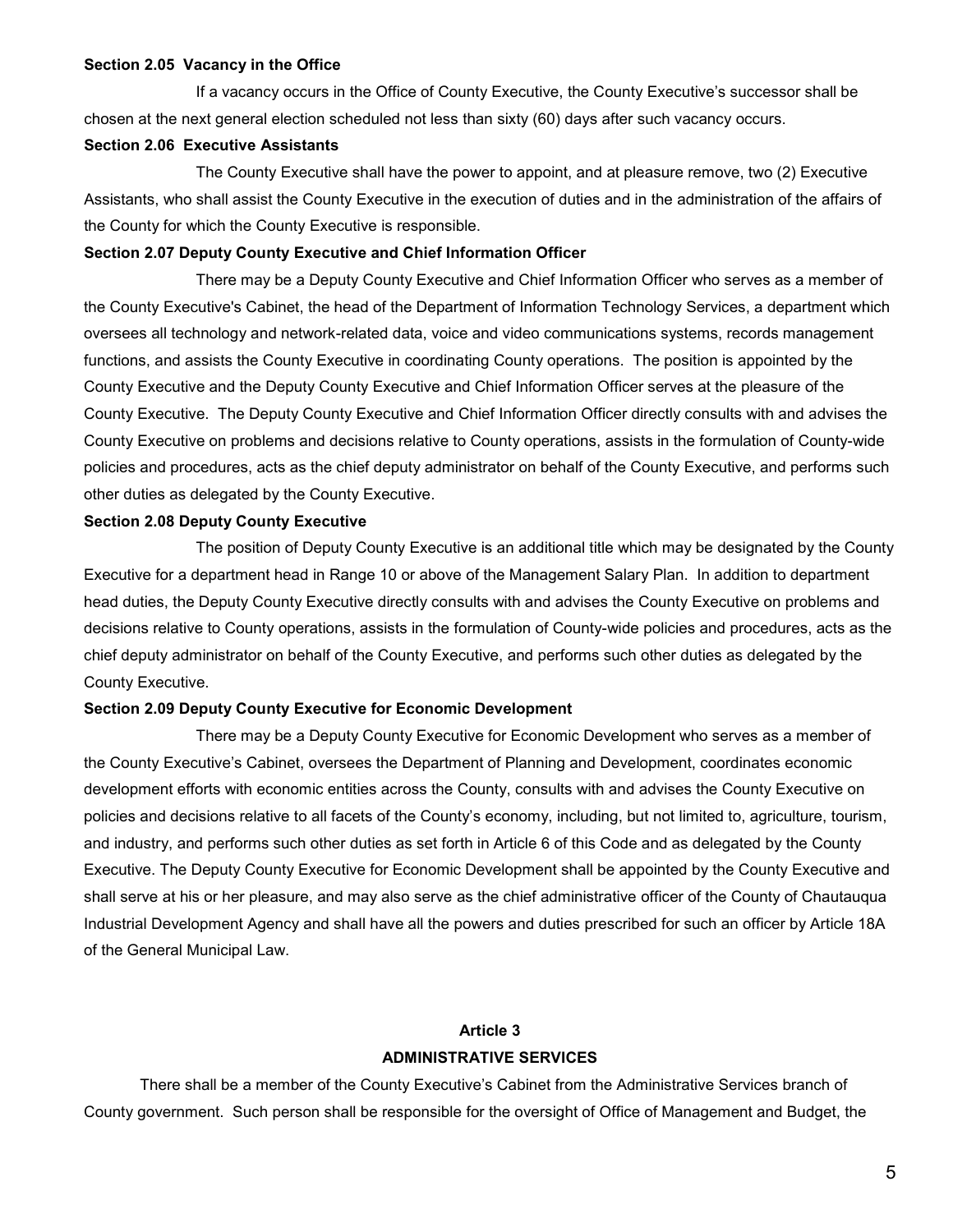Department of Law, the Department of Finance, the Department of Information Technology Services, the Department of Human Resources, and the County Historian.

## **Section 3.00 General Administrative Units**

Office of Management and Budget, Law, Finance, Information Technology Services, Human Resources, and County Historian.

#### **Section 3.00A Office of Management and Budget**

There may be an Office of Management and Budget. The Office of Management and Budget shall perform the duties of the Division of Budget. The County Executive may appoint a Director of Office of Management and Budget who shall serve at the pleasure of the County Executive. The Director of Office of Management and Budget serves on the County Executive's Cabinet and is responsible to provide highly-efficient, cost-effective, coordinated delivery of Administrative Services within County Government. The Director of Office of Management and Budget shall oversee County budgetary activities and is responsible for preparing Program Outcome Statements, Service Delivery Plans, Indirect Cost Allocation Plans and Annual Budgets. The Director of Office of Management and Budget shall assist the County Executive in preparation of the County's Tentative Budget and Budget Message.

**Section 3.00B Department of Law Section 3.01B Powers and Duties Section 3.02B Deputy County Attorney Section 3.03B Other County Attorneys**

## **Section 3.00B Department of Law**

There shall be a County Attorney appointed by the County Executive. There may be a Department of Law, under direction of the County Attorney. The County Attorney shall be duly admitted to the practice of law in New York State and be a resident of Chautauqua County at the time of appointment. The County Attorney shall serve at the pleasure of the County Executive and shall have the power to appoint such deputies, assistants and employees of the department as may be necessary to implement the duties of the office as outlined in this Section and as shall be authorized by the County Executive.

#### **Section 3.01B Powers and Duties**

All legal resources of county government shall be centered in the Department of Law, which shall constitute a pool of legal talent, responsible for providing to the County legal services and advice of any nature*.* Except as otherwise provided in this Charter or Code, the County Attorney shall be the sole legal advisor for and represent the County and every agency and office thereof in County matters of a civil nature; advise and represent all County officers and employees in relation to their official duties and, where in the interest of the County, prepare all necessary papers and written instruments in connection therewith; prosecute or defend all actions or proceedings of a civil nature brought by or against the County; when authorized by the County Executive or the Legislature, the County Attorney shall prosecute or defend all proceedings of a civil nature brought against the Legislature or any County Officer or employee whose compensation is paid from County funds for any official act except as otherwise provided by the Charter, Code or any applicable act of the Legislature not inconsistent with the Charter or Code; on request prepare resolutions, ordinances, legalizing acts and local laws to be presented for action by the Legislature together with notice and other items in connection therewith; and perform such other and related duties as may be prescribed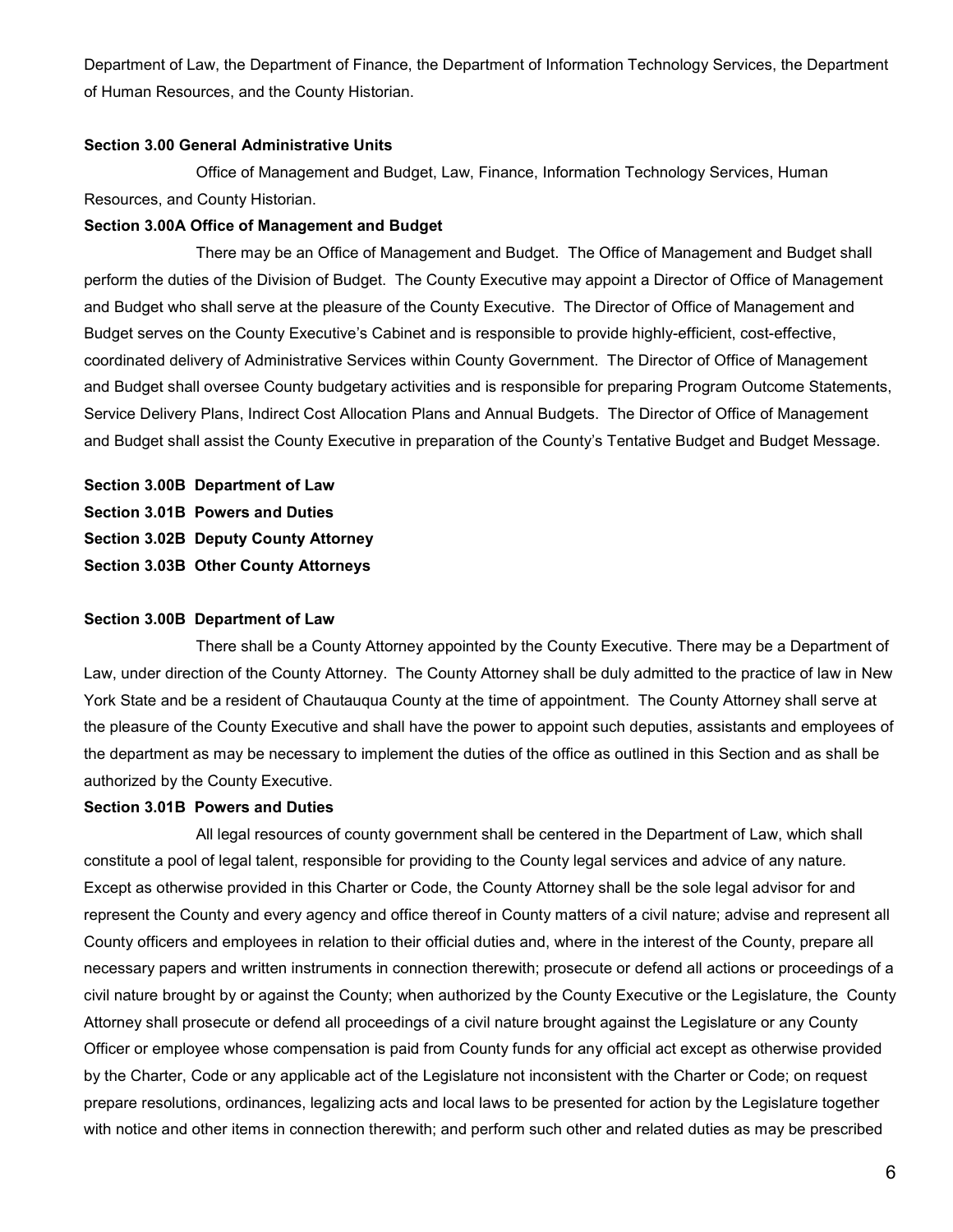by law not inconsistent with a Charter or Code by the County Executive, or by ordinance or resolution of the Legislature. The County Attorney shall supervise the Law Library.

Whenever the interest of the Legislature, the County Executive, or the County are inconsistent with the interest of any County officer or employee paid compensation from the County funds, the County Attorney shall represent the interests of the County Executive and the County. In such case, the officer or employee, including an officer or employee of the County Legislature, may at such employee's own expense employ an attorney-at-law.

The County Attorney shall have all the powers and duties and shall be subject to all obligations and liabilities heretofore or hereafter lawfully granted or imposed by the Charter, Code, local law, ordinance or resolution of the Legislature, order or direction of the County Executive or any applicable provision of any act of the Legislature not inconsistent with the Charter or Code.

The County Attorney may employ special counsel, professional, technical, or other consultant services and incur such expenses in connection therewith as deemed necessary for the performance of the duties.

### **Section 3.02B Deputy County Attorneys**

The County Attorney may appoint such Deputy County Attorneys and assign them such duties pertaining to the office as the County Attorney may decide. The County Attorney may direct the location of their home office and that they work directly with other County officers.

Every appointment of a deputy shall be in writing and shall be filed with the County Executive and the Clerk of the Legislature. Any such appointment may be revoked by the County Attorney at any time by filing a written revocation with the County Executive and the Clerk of Legislature. If more than one deputy is appointed, the County Attorney shall designate in writing and file with the County Executive and the Clerk of the Legislature the order in which they may exercise the powers and duties of the County Attorney in the event of a vacancy, or the absence or inability of such County Attorney to perform the duties of the office.

## **Section 3.03B Other County Attorneys**

Where the nature of the work is so specialized, or the work load so great that it is necessary to assign attorneys to work full time with a given department, such as the Social Services Department, the County Attorney shall have the power of designating such individuals, reviewing their performance and recommending dismissal, if there is justifiable cause.

#### **Section 3.00C Department of Finance: Organization**

- **Section 3.01C Powers and Duties of Director of Finance**
- **Section 3.02C Division of the Treasury**
- **Section 3.03C Division of Taxation**
- **Section 3.04C Division of Insurance Service**
- **Section 3.05C Division of Budget**
- **Section 3.06C Division of Purchasing**

#### **Section 3.00C Department of Finance: Organization**

There shall be a Department of Finance. Its Director is the County's Chief Fiscal Officer and shall be appointed by the County Executive, subject to confirmation by the Chautauqua County Legislature. Such Director will serve at the pleasure of the County Executive. The Department may be organized into the following divisions:

Division of the Treasury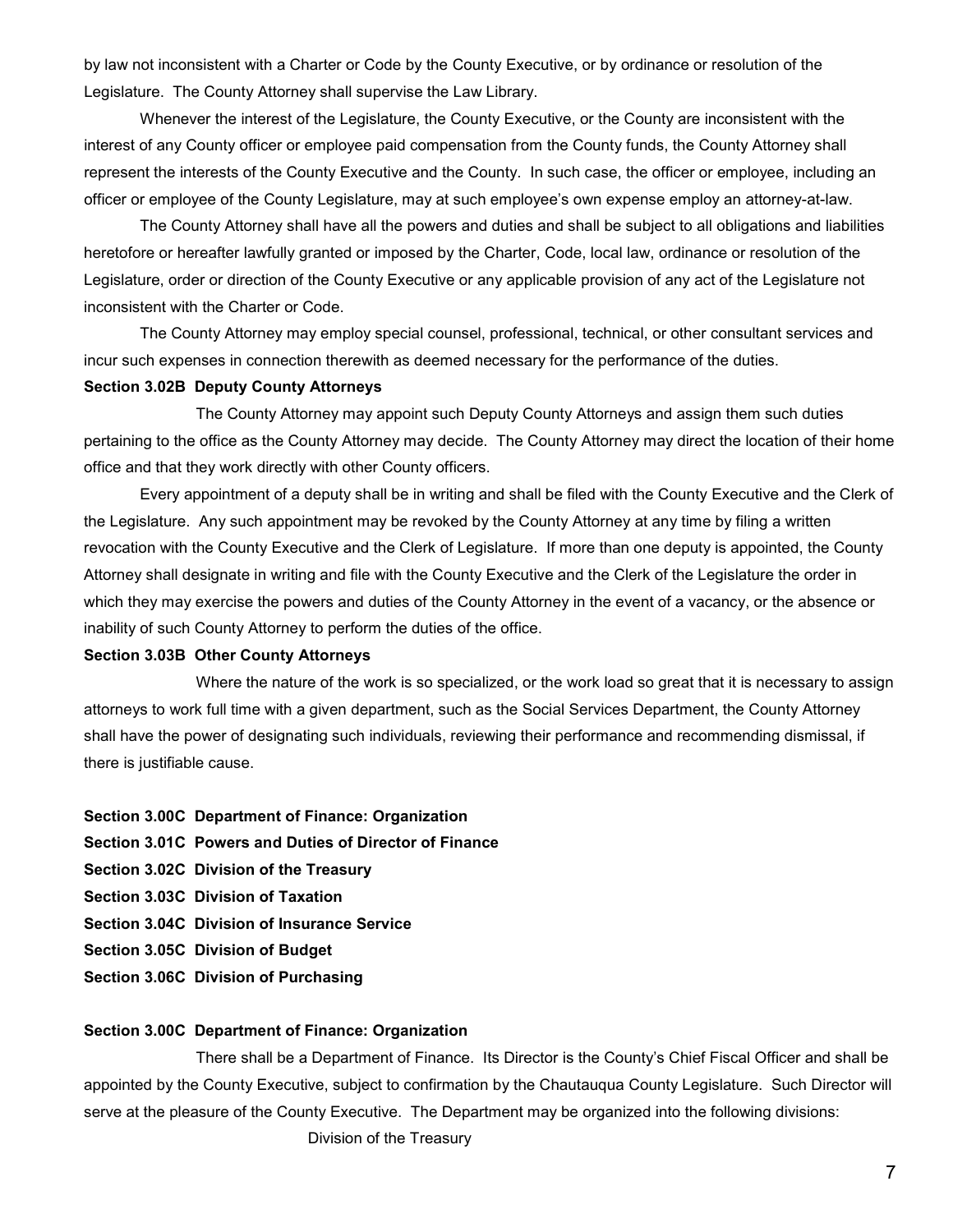Division of Taxation Division of Insurance Services Division of Budget Division of Purchasing

(a) The Division of the Treasury may be headed by a Deputy Director*,* who may also be known as the First Deputy Director of Finance, appointed by the Director of Finance.

(b) The Division of Taxation will be headed by a Deputy Director who may also be known as the Director of Real Property Tax Services, and who will be appointed by the County Executive and serve in full accordance with Article 15-A of the Real Property Tax Law.

(c) The Division of Insurance Services may be headed by a Deputy Director, who may also be known as the Insurance Administrator, appointed by the Director of Finance.

(d) The Division of Budget may be headed by an Office for Management and Budget (OMB) Director and shall be appointed by the County Executive. Such OMB Director will serve at the pleasure of the County Executive.

(e) Each Deputy Director shall act for and on behalf of the Director of Finance with respect to the Deputy's division.

## **Section 3.01C Powers and Duties of Director of Finance**

The Director of Finance shall:

(a) Have all the powers and duties and shall be subject to all the obligations and liabilities heretofore or hereafter lawfully granted or imposed by the County Charter, this Code, local law, ordinance or resolution of the Legislature, order or direction of the County Executive, or any applicable provision of any act of the Legislature not inconsistent with the County Charter or this Code. Such powers, duties, obligations and liabilities shall include, but shall not be limited to, any power, duty, obligation or liability now or hereafter required by any law to be performed by or imposed upon a County Treasurer, the Chief Fiscal Officer of a county, or other county officers in relation to the collection of taxes.

(b) Have charge of the collection, receipt, custody, deposit, investment and disbursement of all fees, taxes, revenues and other funds of the County or for which the County is responsible. The Director shall have charge of the performance of all other duties required by any law to be performed by a county treasurer, or other county officer in relation to the collection of taxes, except as they may be inconsistent with the Charter or Code.

(c) Have custody of all insurance policies, security bonds, and such other County instruments as the County Executive may direct.

(d) Shall audit claims, except for those previously audited in the Department of Social Services for state-mandated and assisted programs, and payrolls for services rendered the County, or for salaries of any County employees or County officer. Such audit will consist of verifying services or items purchased have been properly authorized and that it has been received or performed as indicated by written certification from the head of the appropriate unit or deputy to the effect that each person named therein was regularly appointed to the position held, that the services specified were actually performed and that the compensation stated in such claim or payroll is correct and true - or by a receiving document. No payroll shall be approved for payment until the Human Resources Director or designee has certified that the persons named therein are employed in their respective positions in accordance with law and rules made pursuant to law.

(e) Shall prepare and authorize payments of the payroll and all other lawful claims or charges against the County or against funds for which the County is responsible. No payment shall be prepared by the Director for the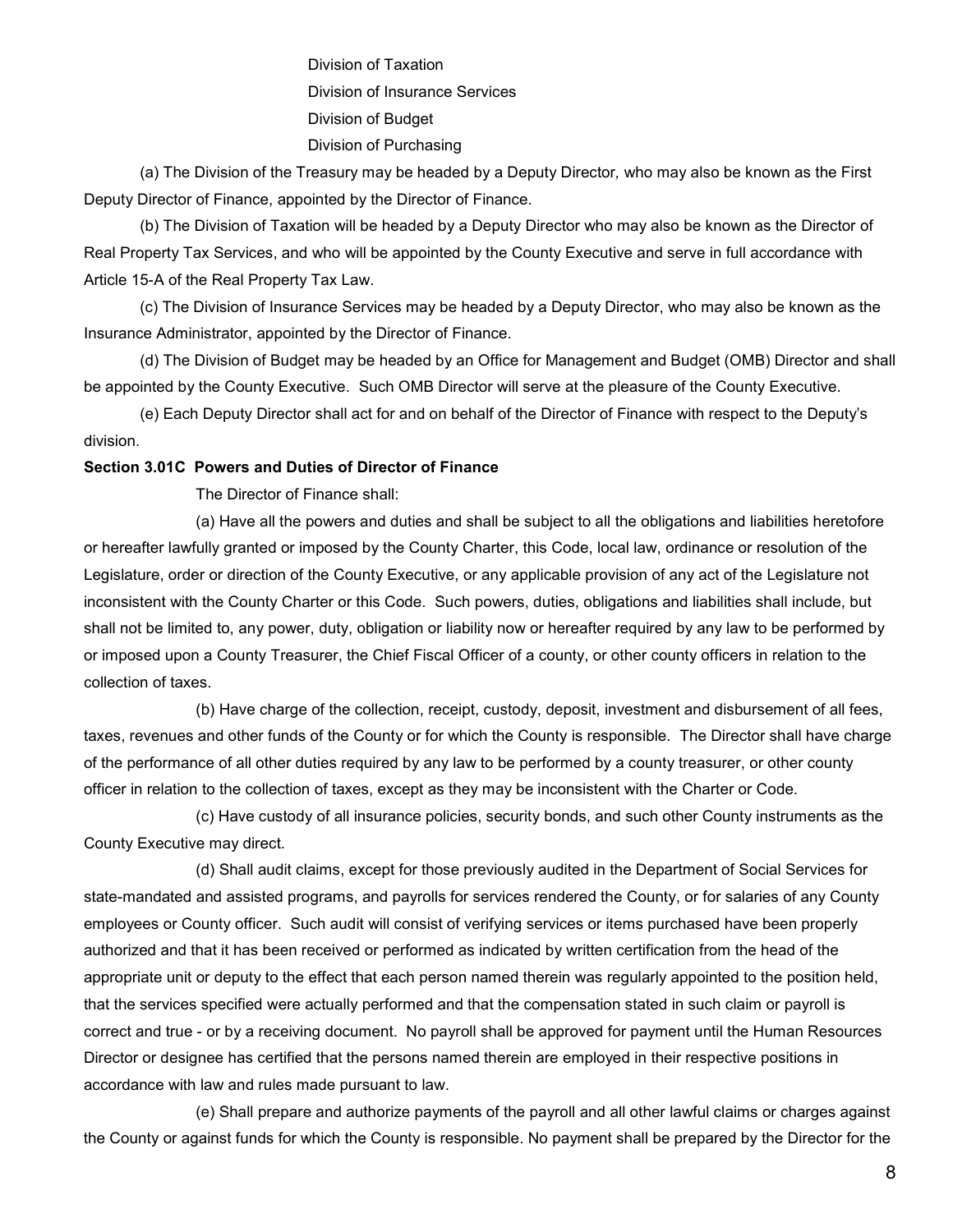settlement of any claim against or obligation of the County, unless it states particularly against which of such funds it is drawn and the appropriation account chargeable therewith. No fund or appropriation account shall be overdrawn nor shall any check be drawn against one fund or appropriation to pay a claim chargeable to another.

(f) Shall prescribe such accounting methods, systems, forms and reports, and copies and distribution of same for all administrative units in the County, as seems necessary for proper control and administration.

(g) Depository and Investment Undertakings- The Director of Finance shall deposit and invest funds in accordance with resolutions duly adopted by the Legislature and in accordance with applicable provision of New York State Law and regulations adopted by the New York State Comptroller.

Whenever, in the judgment of the Director of Finance, additional facilities for the safeguarding of securities are required, a safety deposit box shall be rented and the cost thereof shall be paid as a County charge. The Director of Finance shall not be liable for the loss of public funds of the County by reason of the default or insolvency of a designated Depository, provided such funds have been deposited in accordance with the provisions of this section.

## **Section 3.02C Division of the Treasury**

The Division of the Treasury may be headed by a Deputy Director who may also be known as the First Deputy Director of Finance*,* who shall have charge of the collection, receipt, custody, deposit, investment and disbursement of all fees, taxes, revenues and other funds of the County or for which the County is responsible. The Deputy Director shall have charge of the performance of all other duties required by any law to be performed by a county treasurer or other officer in relation to the collection of taxes. The Deputy Director shall oversee revolving petty cash funds which the County Executive may establish for any administrative unit or subdivision thereof or officer in such amount as is deemed necessary, upon approval of the County Legislature. Any such petty cash fund shall otherwise continue in existence from year to year until abolished. Expenditures from a petty cash fund may be made only for payment in advance of audit of properly itemized and verified or certified bills for materials, supplies or services other than employment, furnished to the County for the conduct of its affairs and upon terms calling for payment to the vendor upon the delivery of any such materials or supplies or the rendering of any such services. Moneys in any such fund also may be used for the purpose of making change when such is required in the performance of official duties. Moneys in any such fund established for the office of the Sheriff, District Attorney, or any County peace officer may also be used, in an emergency, to advance travel funds to personnel of the sheriff's or district attorney's office or any County peace officer when required to travel on official business. Upon audit of bills by the Department of Finance, such petty cash fund shall be reimbursed from the appropriate budgetary item or items in an amount equal to the amount audited and allowed. Any of such bills or any portion thereof as shall be disallowed upon audit shall be the personal liability of the official responsible for the use of the petty cash fund from which payment in account thereof was made. Such official shall forthwith reimburse such petty cash fund in the amount of such disallowances. If such reimbursement has not been made by the time of the first payment of salary to such official after the disallowance of any such bills or any portion thereof, the amount of such disallowance shall be such salary payment, and, if necessary, subsequent salary payments, and paid into such petty cash fund until an amount equal to the amount of such disallowance has been repaid to such petty cash fund.

On or before the 15<sup>th</sup> of the month following, excepting the month of January which shall be by the 31<sup>st</sup> of that month, submit to the Legislature, the County Executive and the Comptroller, a statement of the financial condition of the County as of the last day of the previous month. The statement shall include such information as the County Executive or the Comptroller may request or the legislature, by resolution, may direct.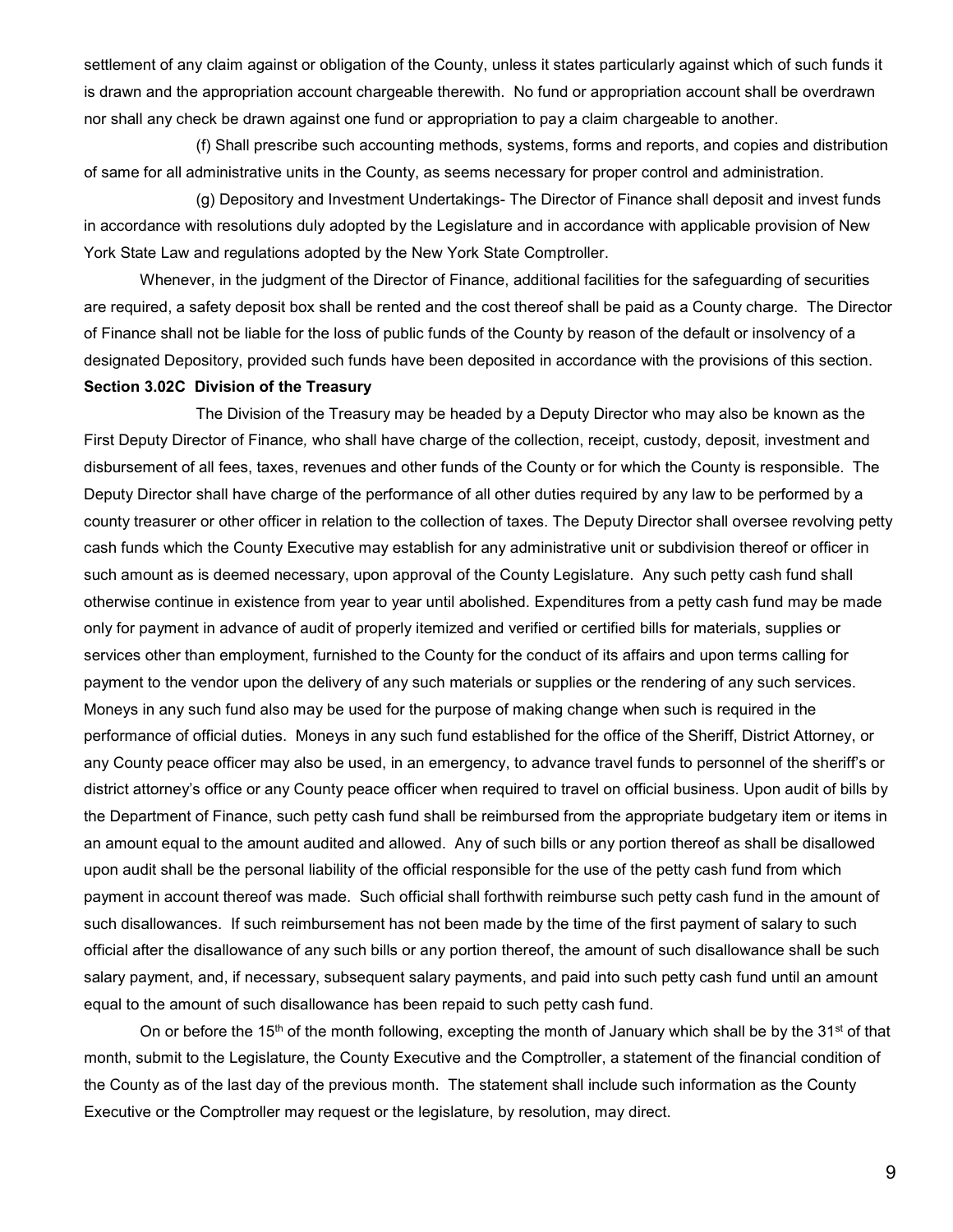## **Section 3.03C Division of Taxation**

The Division of Taxation shall be headed by a Deputy Director, who may also be known as the Director of Real Property Tax Services. The Director of Real Property Tax Services shall serve as the County's Tax Enforcement Officer and such Director's duties shall include ascertaining, spreading, entering and extending taxes levied by the Legislature for all State, County, Town and special district purposes, and including the preparation of tax rolls and the issuance of tax bills for such taxes.

#### **Section 3.04C Division of Insurance Services**

The Division of Insurance may be headed by a Deputy Director who may also be known as the Insurance Administrator. The Deputy Director'*s* duties shall include administration of the Liability and Casualty Reserve Fund; all of the County's health plans; the County Self-Insured Worker's Compensation Insurance Plan; the Municipal Self-Insured Health Insurance Plan; and the responsibility for obtaining such additional insurance policies for property, liability, health, automobile and others as necessary. The Deputy Director shall also be responsible for the development and administration of a risk management program and perform such other and related duties as may be prescribed by the Director of Finance.

#### **Section 3.05C Division of Budget**

A Division of Budget may be created with duties fulfilled by a separately appointed OMB Director, appointed by the County Executive. Such OMB Director shall be responsible to design, prepare and distribute budget requests and instructions and make appropriate recommendations. The OMB Director shall assist the County Executive in preparation of the County's Tentative Budget and Budget Message.

#### **Section 3.06C Division of Purchasing**

The Division of Purchasing may be directed by a Purchasing Manager who may serve as the County Purchasing Director and have the following powers and duties:

(a) Establish and maintain a central purchasing system.

(b) Establish and enforce standard specifications with respect to supplies, materials, equipment and services.

(c) Inspect, supervise or otherwise provide for the inspection of all deliveries of supplies, materials and equipment and establish their conformance to contract in respect to quality, quantity or other terms.

(d) Sell or lease any surplus, obsolete or unused supplies, materials and equipment under such rules and regulations as may be established by the Legislature.

(e) Upon the request of any city, town, village, school district or other unit of local government, act as purchasing agent for the same either for all or part of its purchases, upon such conditions as established by the Legislature.

(f) Process contracts to be signed by the County Executive as they relate to the buying, selling or leasing of supplies, materials, equipment and services.

(g) Provide for the proper disposal of any unused or excess equipment through appropriate means.

(h) Perform all other duties of a County purchasing agent under the laws of the State of New York, not inconsistent with the provisions of this Code.

(i) In consultation with the County Law Department, prepare procedural guidelines to amplify the provisions of this section and the provisions of the County's Purchasing Policy adopted by the County Legislature, and enforce compliance with such guidelines.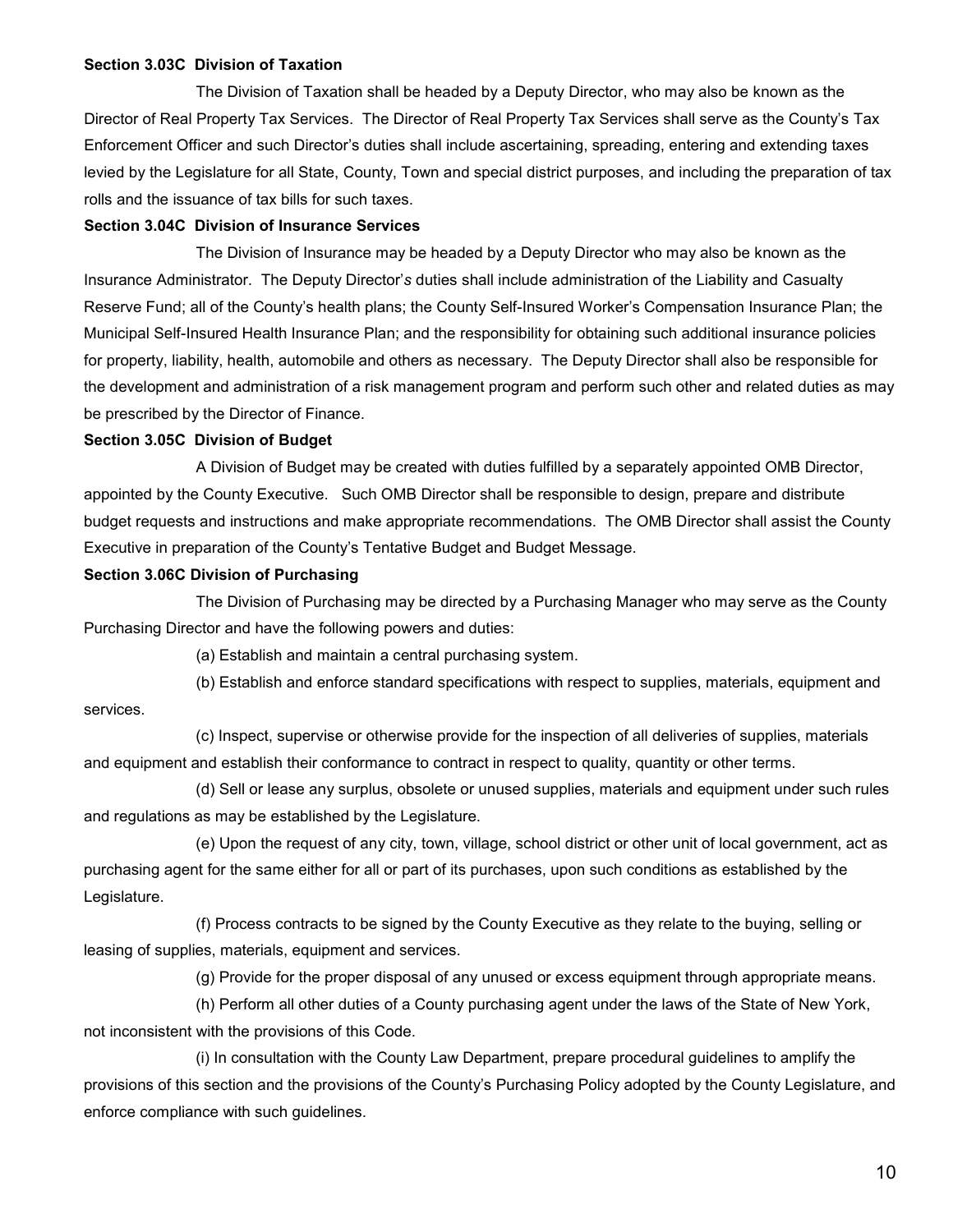**Section 3.00D Department of Information Technology Services**

**Section 3.01D Division of Office Services & Print Shop**

**Section 3.02D Division of Records Management**

**Section 3.03D Division of Communications**

## **Section 3.00D Department of Information Technology Services**

There may be a Department of Information Technology Services and its director, who may hold the title of Chief Information Officer (CIO), shall be appointed by and serve at the pleasure of the County Executive. The Director of Information Technology Services shall have the power to appoint and remove such deputies, assistants and employees as shall be authorized by the County Executive. The Department of Information Technology Services shall be responsible for all centralized technology functions, including coordinating and overseeing all projects and duties related to all county technology systems regardless if owned or leased, information systems, network and communications infrastructure, and related functions. Such further duties include:

(a) Establish and maintain the County's technology related policies and a technology strategic plan.

(b) Responsible for recommending standards and coordinates, oversees and approves all technology-related purchases regarding computer hardware, software*,* peripherals, *c*onnectivity, systems security, and disaster planning, ensuring that all systems are compatible with overall county needs.

(c) Responsible for recommending standards and coordinates and oversees all technology-related purchases and operation of computer hardware, software, peripherals and technology-related services.

(d) Responsible for maintaining, updating, operation and security of the County's enterprise computing facilities.

*(*e) Coordinate efforts of County Departments in the automation of functions and training of personnel in respect to Information Technology Systems.

## **Section 3.01D Division of Office Services**

The Division of Office Services may be directed by a Deputy Director of Office Services and shall provide a variety of services available to all County departments, including but not limited to central stores, mailing, printing, reproduction, and courier services. The Deputy Director of Office Services may:

(a) Maintain and operate facilities for central mailing, collection and dispersal of mail and courier service, except for electronic mail.

(b) Maintain and operate a print shop and reproduction facilities.

(c) Disperse and transfer supplies, materials and equipment in such Deputy's custody among the administrative units upon receipt of properly executed forms.

(d) Maintain storage facilities and appropriate records for all materials, supplies and equipment related to office use. In this connection, the Deputy Director will work closely with the Division of Purchasing to determine office equipment needs, maintaining a record of the location of all office equipment and indicating when replacements are needed or standardization seems desirable.

(e) Staff the central switchboard.

(f) Coordinate service calls and repair work related to office equipment. Requests for such service will be channeled to the Deputy Director who will arrange for repair or replacement.

(g) Maintain rules for Office Equipment - The Division of Office Services will maintain a record for internal processing of all items with a value in excess of \$5000 for the County's financial statements. Records will comply with applicable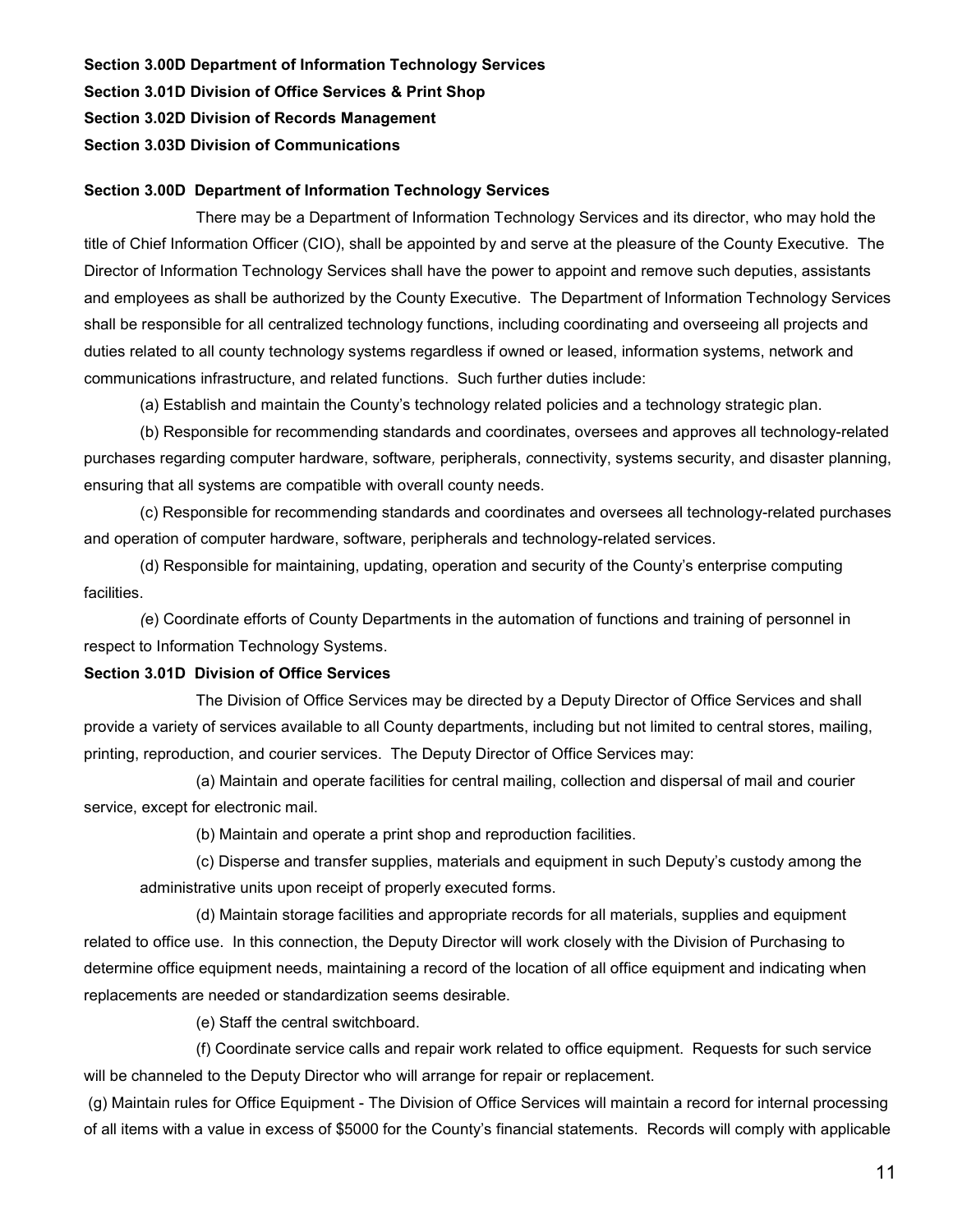minimum Governmental Accounting Standards Board (GASB) requirements and will work in conjunction with the County's approved Capital Assets Inventory System. Portable equipment will continue to be identified as County Property.

## **Section 3.02D Division of Records Management**

The Division of Records Management is responsible for the proper storage, maintenance and retrieval of County records. The Division may be led by a Records Management Coordinator who shall provide the following:

- (a) planning, development and oversight for a Records Center, where the County stores permanent records and those with varying retention schedules;
- (b) development and maintenance of a disaster recovery plan for records;
- (c) consultation and advice to County department directors and managers on the proper storage and retention of records in keeping with the New York State Archives schedules;
- (d) Serve as the County's official liaison on the Records Advisory Board and work in conjunction with the County's Records Management Officer (RMO).

## **Section 3.03D Division of Communications**

The Division of Communications is responsible for central voice/telephone services. This includes:

- (a) Responsibility for the operation and maintenance of all County government telecommunications resources including but not limited to, telephone and fax services;
- (b) Responsibility for the moves, adds and changes at facilities and the oversight for maintenance agreements with outside vendors for telecommunications-related services;
- (c) Responsibility for agreements for local and long-distance services and the proper billing of such services to the user base;
- (d) Responsibility for the planning, procurement, implementation, and maintenance of
- **Section 3.00E Department of Human Resources- Organization**
- **Section 3.01E Powers and Duties of Director**
- **Section 3.02E Information and Aid**
- **Section 3.03E Personnel Roster**
- **Section 3.04E Certification of Payrolls**
- **Section 3.05E Salary Plan**
- **Section 3.06E Labor Negotiations**

## **Section 3.00E Department of Human Resources - Organization**

There may be a Department of Human Resources. Its Director shall be appointed by the County Executive subject to confirmation by the County Legislature. The Director shall serve in accordance with State Law and shall have the power to appoint such deputies, assistants and employees of the department as may be necessary to implement the duties of the office and as shall be authorized by the County Executive.

## **Section 3.01E Powers and Duties of Director**

Except as otherwise provided in this Code, the Director shall be responsible for the administration of personnel benefits, assisting in the negotiation of employee contracts, training of personnel, health, safety, long range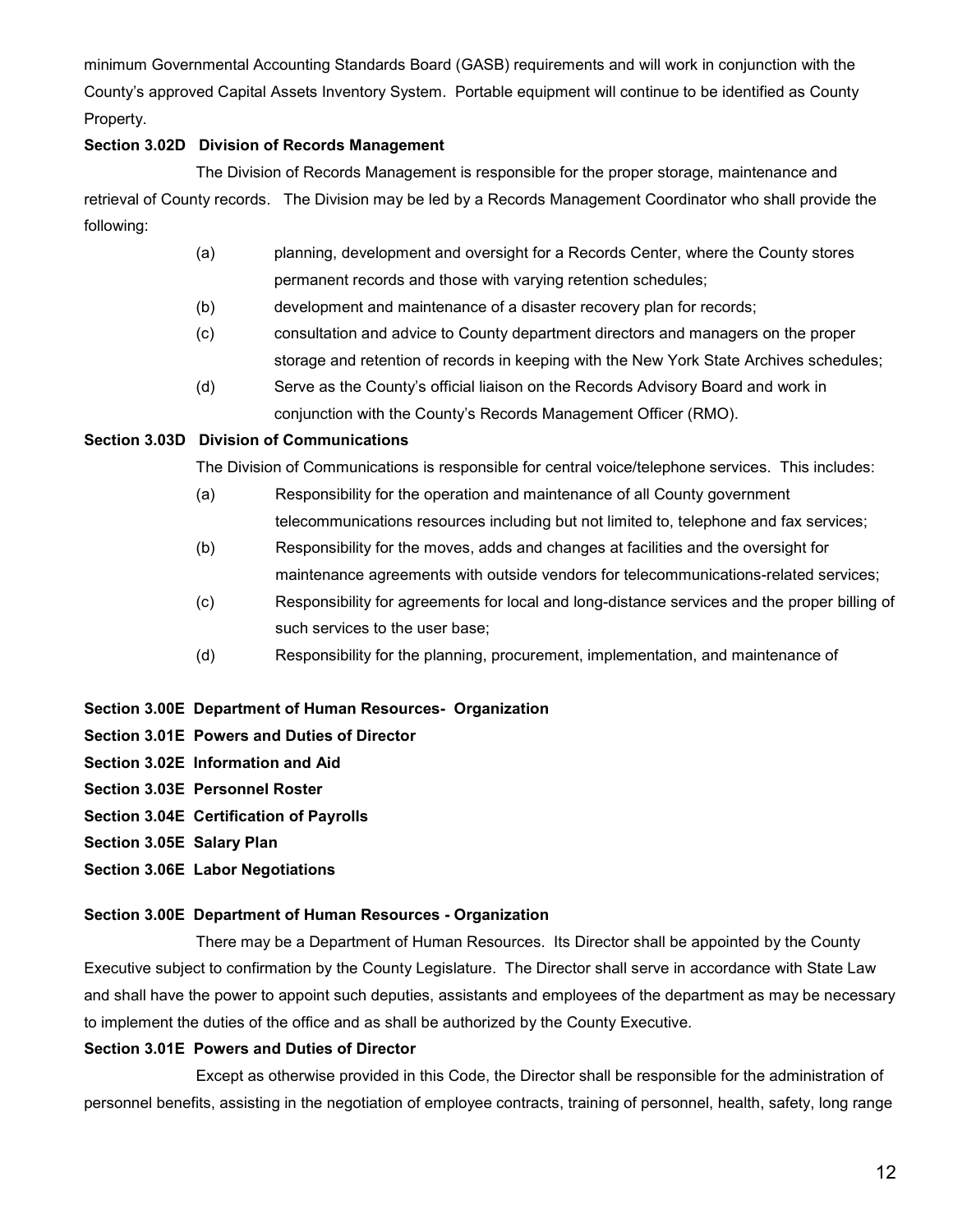staff planning, and all other personnel functions assigned by State law to County and municipal civil service commission or personnel officer.

The Director of Human Resources shall also be responsible for administering the County's affirmative action policy in accordance with the Civil Rights Act of 1964 as amended by the Equal Employment Opportunity Act of 1972 and as may be further amended.

#### **Section 3.02E Information and Aid**

It shall be the duty of the head of each administrative unit of the county to furnish the Director of Human Resources with such information and aid as such Director may deem necessary in the performance of the duties of this office.

#### **Section 3.03E Personnel Roster**

The Director of Human Resources shall establish and maintain a roster of all county officers and employees. Such roster shall show for each county officer and employee the date of appointment, the title of the position, the rate of pay and rate changes, promotions, demotions, transfers, and any other information the Director of Human Resources considers necessary for a proper personnel record. At least annually, the Director of Human Resources shall establish or update, as part of the public records of the County, an organizational chart for the County showing current areas of responsibilities and interrelationships among the various agencies and offices.

## **Section 3.04E Certification of Payrolls**

No payroll, estimate, or account providing for the payment of wages or salaries, except for the Board of Elections payroll, shall be authorized for payment by the Director of Finance unless it bears the certificate of the Director of Human Resources that the persons named therein have been, during the period specified, employed in their respective positions in accordance with law and rules made pursuant to law.

#### **Section 3.05E Salary Plan**

The Director of Human Resources will maintain and administer a job evaluation and salary plan for county employees and periodically resurvey prevailing positions and salaries and recommend amendments to eliminate inequities, recruiting difficulties, and employee turnover problems.

#### **Section 3.06E Labor Negotiations**

The Director of Human Resources shall monitor performance of agreements with recognized employee representatives concerning conditions of employment, wages, employees' sick leave, vacation, health insurance, retirement plans, and such other matters as may come before the Director; counsel with department heads and the County Executive as to employee/employer responsibilities and methods for meeting individual problems; advise the County Executive regarding needed changes in agreements and the impact of other proposed changes; and conduct negotiations with employee representatives as designated by the County Executive.

#### **Section 3.00F County Historian**

There may be appointed, by the County Executive, a County Historian to serve at the pleasure of the County Executive. The County Historian shall collect and preserve material relating to the history of the County; notify the County of any material of local historic value which should be acquired for preservation; report annually, as provided by law, to the County Executive and the State Historian, of the work accomplished in the preceding year; coordinate the activities of local historians in towns and villages within the County in performing the historical work recommended by the State Historian and cooperate to the extent permissible with the Historical societies and museums in the County in their efforts to obtain Charters and in their other endeavors, prepare and present to the County Legislature a report of the important occurrences within the County each calendar year, assist to the extent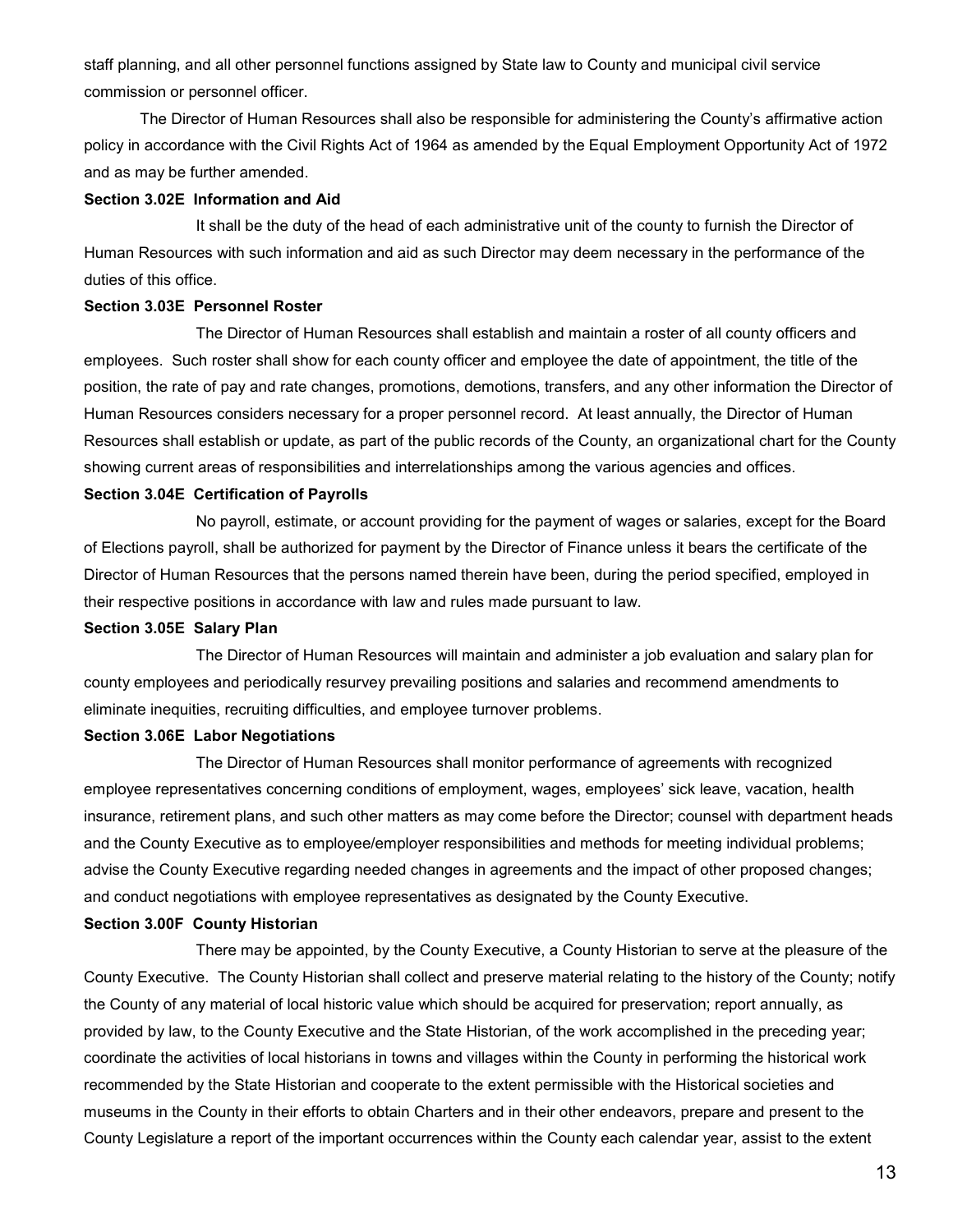permissible with individuals and groups in the effort to have buildings or areas placed on the National Register of Historic places and such other duties as may be now or hereafter be required by applicable law.

Upon retirement or removal from office, the County Historian shall turn over to the County Executive, the County Executive's designee or the County Historian's successor, all materials gathered during the Historian's incumbency and all correspondence thereto relating.

#### (a) Historical Advisory Board

There may be a Historical Advisory Board, appointed by the County Executive subject to confirmation by the County Legislature, to perform the duties as may be prescribed by the County Legislature, County Executive, or law.

## **Article 4 PUBLIC FACILITIES**

There shall be a member of the County Executive's Cabinet from the Public Facilities branch of County government. Such Cabinet member shall be appointed by the County Executive and shall serve at the County Executive's pleasure and shall be responsible for oversight of the Department of Public Facilities, including oversight over the County's roads and bridges, landfill, airports, public transportation, parks, and County buildings and grounds.

**Section 4.00 Department of Public Facilities: Organization**

- **Section 4.01 Powers and Duties of Director**
- **Section 4.02 Chautauqua County Parks Commission**

#### **Section 4.00 Department of Public Facilities: Organization**

There may be a Department of Public Facilities. Its Director shall be appointed by the County Executive. Such Director shall serve at the pleasure of the County Executive. Within budget appropriations, the Director may appoint such deputies, directors, assistants, officers, and employees, as may be necessary for the performance of the duties of the office and as shall be authorized by the County Executive.

#### **Section 4.01 Powers and Duties of Director**

The Director of Public Facilities may delegate by designation to one or more persons within the department the specific powers and the duties of a county engineer or county superintendent of highways. Such designations, setting forth the specific powers and duties granted, shall be filed with the County Executive and Clerk of the Legislature. If the powers or duties so designated or revoked are those which the Director of Public Facilities has as County superintendent of highways, a duplicate of such written designation or revocation shall be filed with the New York State Commissioner of Transportation. The acts performed by such persons pursuant to such designations shall have the same effect in law as if performed by the Director of Public Facilities. Any professional engineering work required to be practiced by said Director in the exercise of the powers and duties of the office shall be delegated to one or more licensed professional engineers unless said Director shall be a licensed professional engineer. The Director of Public Facilities or designee:

(a) May when authorized by the County Executive, employ such special engineering, architectural or other technical counsel and incur such expenses as may be necessary for the performance of any of the duties prescribed by this Code or by Charter.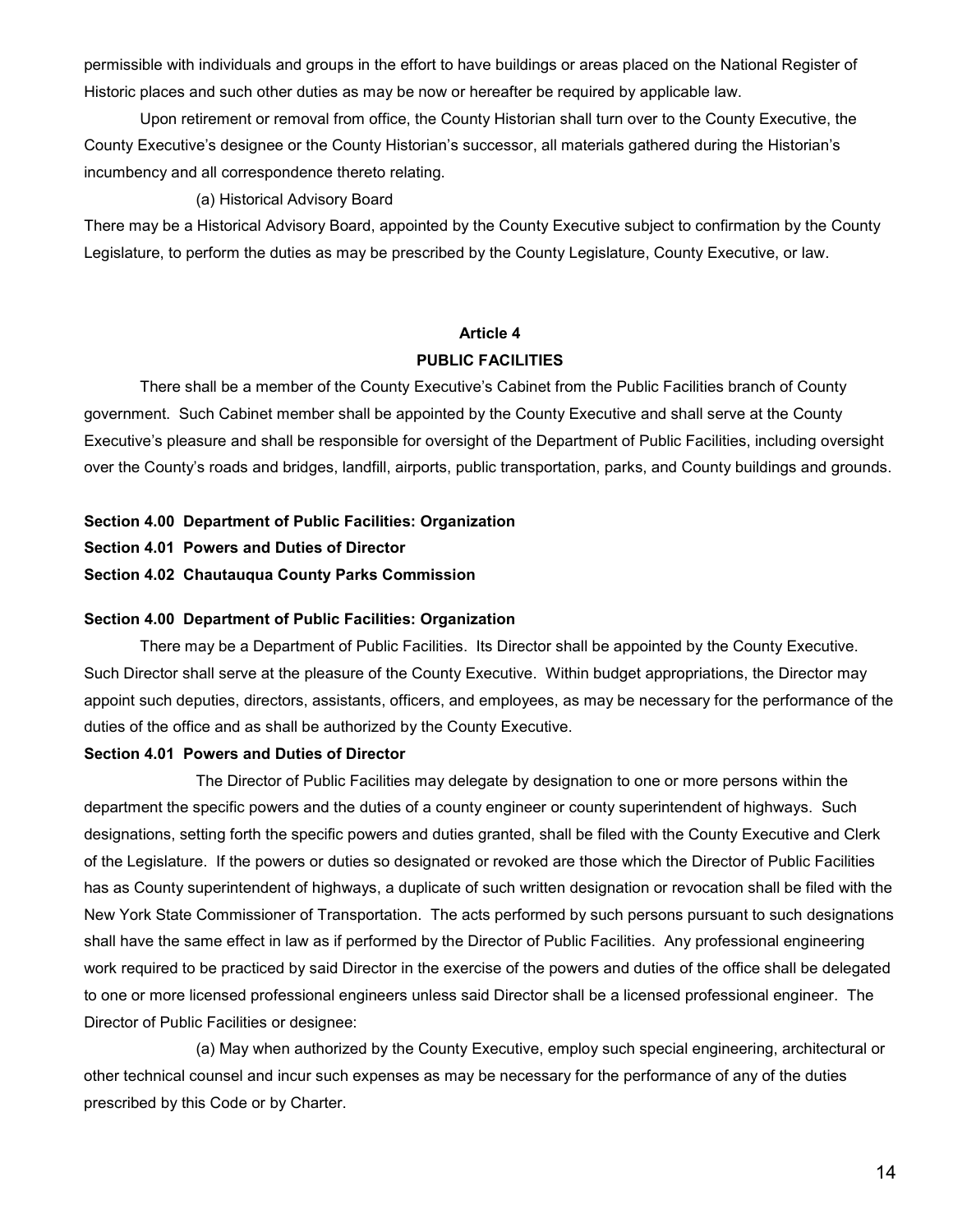(b) May contract, subject to the approval of the County Executive and the County Legislature, with any public corporation, public authority or any combination of the same for Public Facilities services.

(c) May assist the County Executive or Purchasing Manager in the advertising and calling for bids on the construction of any capital project of the County, when such advertising and calling for bids is required, and further assist in the preparation of specifications, and submit recommendations with respect to the awarding of such bids to the County Executive.

(d) Shall assist all administrative units in the preparation of and development of information for their respective capital project requests, when such assistance is requested.

(e) Shall file with the County Executive copies of statements and reports required to be filed with the County Legislature and the State Department of Transportation by the New York State Highway Law.

(f) May with the approval of the County Executive and County Legislature, provide mutual aid for highway projects and maintenance, or permit the rental, with or without operator, of highway machinery tools, equipment and implements by the County or by or from another governmental unit or public corporation, upon such terms as may be agreed upon. All sums obtained by the County pursuant to any terms agreed upon shall be deposited in the County Road Machinery Fund.

(g) Perform such professional engineering, surveying and related engineering services as may be required by the Department of Public Facilities or other County administrative units; supervise the design and construction of all capital projects when any of such capital projects are designed and constructed by (i) the Department of Public Facilities or other administrative unit, (ii) any other governmental unit or private contractor under contract to the County, or (iii) any combination of (i) and (ii).

(h) Shall have all of the powers and duties vested in and imposed upon a county superintendent of highways or a county engineer by the Highway Law. Except as the provisions of the Highway Law conflict with or are changed by the Charter or this Code, such provisions shall apply to and define the powers, duties obligations and liabilities of the Director of Public Facilities, or of the designated deputy when exercising any of the powers or performing any of the duties of a County superintendent of highways.

(i) Maintain and operate transportation related facilities for which the County is responsible, including the airports and public transportation services.

(j) Shall be responsible for coordinating all County interests in drainage, flood control, forestry, air pollution, sanitation, sewerage, and water supply, including the management of such related facilities as designated by the County Executive, and shall provide assistance to County districts created in accordance with County Law Article 5-A when requested by the administrative head of the district.

(k) Have charge of the maintenance of all parks, buildings, and grounds owned or leased by the County for County purposes, except custodial care of the County Jail and such other facilities where maintenance and custodial care are included in the lease, and have charge and control of all janitors, caretakers, engineers and any other employees connected with the care and maintenance of County parks, buildings, and grounds as provided in this section.

(l) Have charge of the County's solid waste management facilities, which may be known as the Division of Solid Waste.

## **Section 4.02 Chautauqua County Parks Commission**

There may be a Parks Commission composed of nine (9) members appointed by the County Legislature, each serving a term of two (2) years. The Chair of the County Legislature may designate a County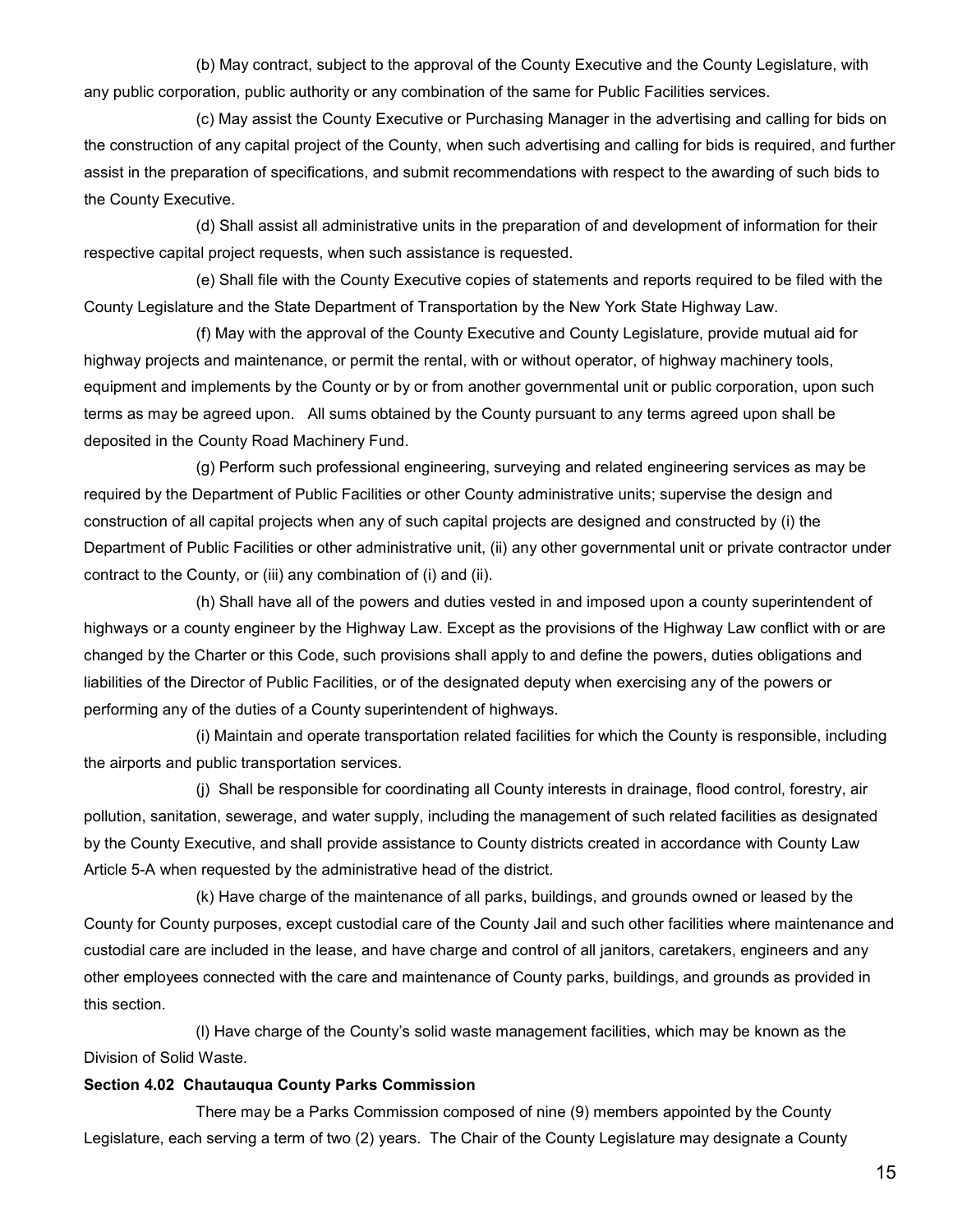Legislator to serve as an ex-officio member of the Commission. The members of the Commission shall receive no salary or compensation for their services as members of such Board. The Commission shall select a Chair and Secretary from its membership, and have the following powers and duties:

- (1) The Commission shall be apprised of the capital and operating funds appropriated by the County Legislature for the County park system, including trails and waterways, and may make recommendations to the County Legislature, County Executive and Director of Public Facilities.
- (2) The Commission may recommend to the County Legislature and County Executive the acquisition and development of land to enhance the parks, trails, and waterways under its jurisdiction.
- (3) The Commission may recommend fees for the use of County parks, which shall be subject to approval by the County Legislature.
- (4) The Commission may make recommendations to the County Legislature and County Executive regarding the sale of timber from all County lands, and may consult with the County Soil and Water Conservation District, or appropriate contracting agency/firm, regarding the appropriateness of such sales.

## **Article 5 HUMAN SERVICES**

The Director of Health & Human Services shall be a member of the County Executive's Cabinet from the Human Services branch of County government. Such Cabinet member shall be the designated representative of the Department of Health & Human Services, Mental Hygiene Department, County Home, Office of Probation, Office for Aging Services, Veterans Service Agency and Emergency Services.

**Section 5.00 General Administrative Units:** Health & Human Services, Mental Hygiene, County Home, Office of Probation, Office for Aging Services, Veterans Service Agency and Emergency Services

**Section 5.00A Department of Health and Human Services** 

- **Section 5.01A Powers and Duties of Director of Health and Human Services**
- **Section 5.02A Division of Public Health**
- **Section 5.03A Division of Family and Children's Services**
- **Section 5.04A Division of Transitional Assistance**
- **Section 5.05A Division of Medical Assistance and Services**
- **Section 5.06A Division of Legal Affairs**
- **Section 5.07A Division of Youth Bureau**
- **Section 5.08A Division of Coroners**

## **Section 5.00A Department of Health and Human Services; Organization**

There shall be a Department of Health and Human Services, as required and authorized by New York State Law for the coordination of public health programs and all County health facilities under the Department's care and for the administration of public assistance and care for which the County Public Welfare District is responsible. Its Director shall be appointed by the County Executive in accordance with New York State Public Health and Social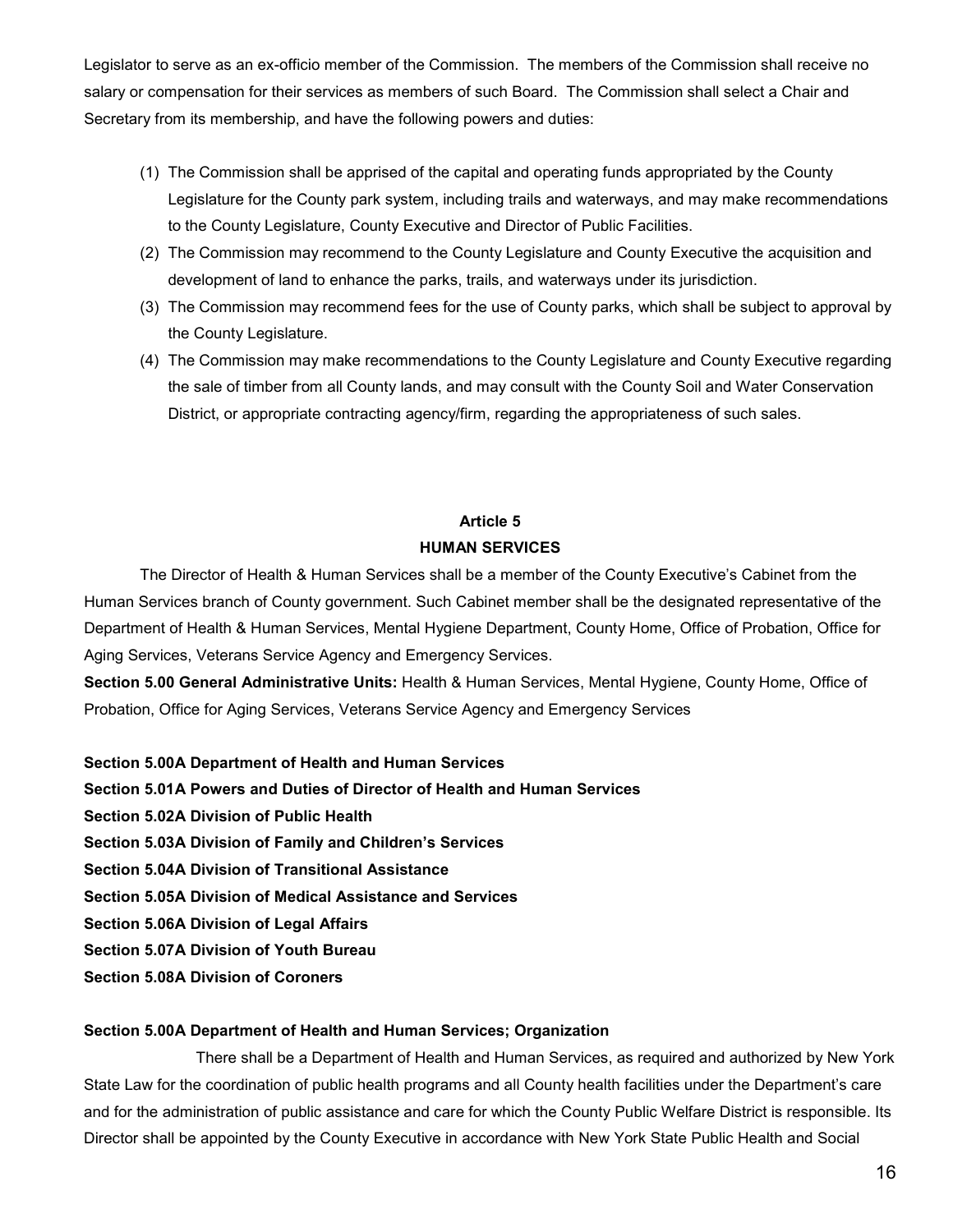Services Laws and shall serve for a period of five (5) years in accordance with New York State Social Services Law. The Department shall be organized into these divisions, or such other divisions as required by New York State Law for the separation of social services from eligibility and assistance payment functions:

> Division of Public Health Division of Family and Children's Services Division of Transitional Assistance Division of Medical Assistance and Services Division of Legal Affairs Division of Youth Bureau

In addition, certain staff functions such as Staff Development will operate directly under the Director of Health and Human Services.

#### **Section 5.01A Powers and Duties of the Director of Health and Human Services**

The Director of Health and Human Services shall have all the powers and duties and shall be subject to all the obligations and liabilities heretofore or hereafter lawfully granted or imposed by the County Charter, this Code, local law, ordinance or resolution of the Legislature, order or direction of the County Executive, or any applicable provision of any act of the State Legislature not inconsistent with the County Charter or this Code. Such powers and duties, obligations and liabilities shall include but shall not be limited to any power, duty, obligation or liability granted or imposed upon a County Commissioner of Social Services and County Public Health director by the Social Services Law, Public Health Law, or any other applicable law.

The Director of Health and Human Services is responsible for the coordination of public health programs and all County public health facilities in consultation with a Medical Consultant licensed to practice medicine in New York State, with other County Health programs and other public and private health agencies throughout the County; assigning programs to and supervising and maintaining a public health education program; and planning to meet anticipated health needs. The Medical Consultant shall be appointed by the County Executive. The Director of Health and Human Services shall perform the duties of Public Health Director as prescribed by law in the administration of Public Health and the enforcement of the Chautauqua County Health District Sanitary Code and the New York State Sanitary Code as may be required.

In addition to such applicable state requirements, the Director of Health and Human Services shall endeavor to coordinate such other government and private agency programs with County programs so as to most effectively serve those in need and unable to provide for themselves, including the financially and health challenged.

The Director of Health and Human Services may designate a Deputy Public Health Director qualified in accordance with the provisions of the New York State Sanitary Code to whom shall be delegated all the powers and duties of a Public Health Director when the Director of Health and Human Services is unable to act by reason of absence or disability. Such designation shall be in writing, filed and recorded with the County Clerk, the County Executive and in such other places as may be required by the Public Health Law or any other applicable law. The Director of Health and Human Services may appoint a Director of Environmental Health Services who shall be responsible, under the direction of the Director of Health and Human Services or Deputy Public Health Director, for the enforcement of the Chautauqua County Health District Sanitary code and the New York State Sanitary Code and other duties as prescribed by the Director of Health and Human Services.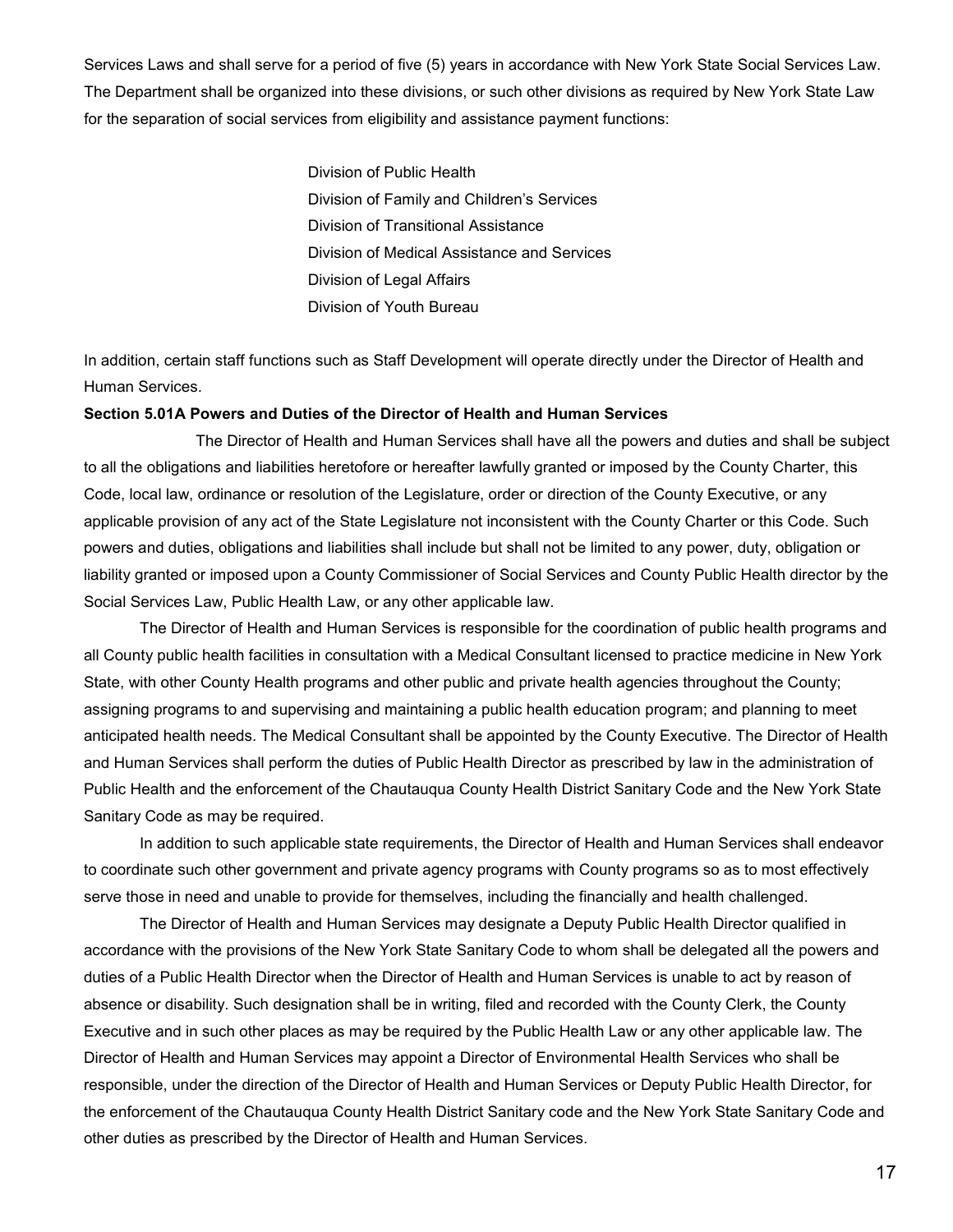The Director of Health and Human Services may designate a Deputy Commissioner of Social Services who shall assume the power and duties of a Commissioner of Social Services in the Director of Health and Human Services' absence and who shall be assigned such line and staff functions as designated by the Director of Health and Human Services.

#### **Section 5.02A Division of Health**

There shall be a Division of Health that will implement public health programs and all County public health facilities in consultation with a Medical Consultant licensed to practice medicine in New York State; collaborate with other public and private health agencies throughout the County; assigned programs to and supervise and maintain a public health education program; and engage in planning activities to meet anticipated health needs.

There shall be a Chautauqua County Board of Health composed of eleven members appointed by the County Executive for a six-year term, and approved by the Legislature. Its purpose shall be to formulate, promulgate, adopt and publish rules, regulations, orders and directions for the security of life and health in the Chautauqua Healthy District, under provisions of the Public Health Law.

#### **Section 5.03A Division of Family and Children's Services**

The Division of Family and Children's Services, or such other separate unit as required by New York State Law, shall provide a variety of services designed to preserve the home and protect children, as needed, including: providing child protective services; adult protection services; counseling and adoption services; and such other duties as assigned by the Director of Health and Human Services. It may be directed by a Director of Family and Children's Services, appointed by the Director of Health and Human Services.

#### **Section 5.04A Division of Transitional and Medical Assistance**

The Transitional Assistance unit, or such other separate unit as required by New York State Law, shall act as a vehicle through which various monetary assistance programs are disbursed. These will include, but not be limited to, supplemental income; food stamps, and family assistance and safety net assistance, or such other names as designated by Federal, State or County regulations. Its responsibilities and duties shall include determining individual and family eligibility, establishing the extent of aid, checking for false claims and establishing renewal periods, and such other duties as assigned by the Director of Health and Human Services. It may be headed by a Director of Transitional Assistance, appointed by the Director of Health and Human Services.

The Medical Assistance unit, or such other separate unit as required by New York State Law, shall be responsible for all programs of the Department of Social Services through which moneys are disbursed for medical, or medically-related needs of the client. These will include, but not be limited to, Medicaid, Health Maintenance Organizations (HMO's), Managed Care Programs, and the Community Alternative Systems Agency (CASA). The Division's responsibilities and duties shall include determining individual eligibility for medical programs; establishing the extent of aid; checking for false claims; establishing renewal periods; provider relations; medical accounting; and such other duties as assigned by the Director of Health and Human Services. The Division may be directed by a Director of Medical Assistance, appointed by the Director of Health and Human Services.

## **Section 5.05A Division of Administrative Services**

The Division of Administrative Services may be responsible for auditing and certifying program payment claims for State programs, maintaining client eligibility and payment records, assisting with the maintenance of staff payroll and personnel records, fulfilling the personnel liaison function of the department with the centralized Human Resources Department, accumulating statistics, making required State and County reports, and such other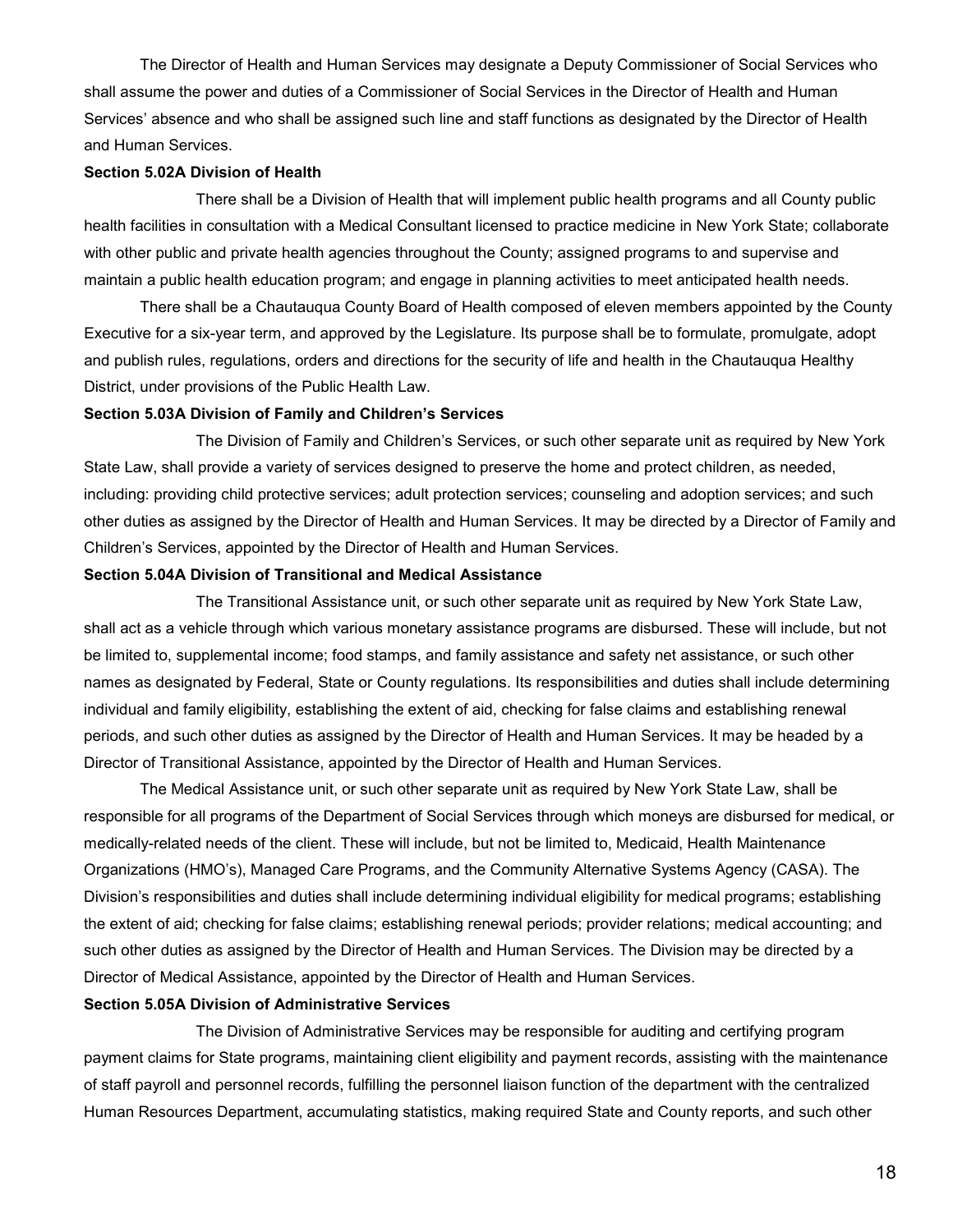functions as designated by the Director of Health and Human Services. It may be directed by a Director of Administrative Services, appointed by the Director of Health and Human Services.

#### **Section 5.06A Division of Legal Affairs**

The Division of Legal Affairs may be responsible for providing legal advice or opinion to the Director of Health and Human Services or staff; serving as counsel in the Family Court for the Family and Children's Services Division; representing the Department in and out of court as needed; assist in reviewing, approving and/or drawing of all Departmental contracts; drawing and filing liens on behalf of, and in favor of, the Department; filing claims against estates and personal injury actions; acting as counsel for the Support Collection, Fraud, and the Fair Hearing Units; supervising disposition or other legal actions related to real property in which the Department has an interest; enforcing of support orders, judgments, and such other functions as designated by the Director of Health and Human Services. Such division may be directed by a Director of Legal Affairs, appointed by the Director of Health and Human Services with the advice and consent of the County Attorney. The Director of Health and Human Services shall also appoint such other attorneys as necessary, subject to approval of the County Attorney, and the Chautauqua County Department of Law may also provide legal services to the Department.

All attorneys within the Division of Legal Affairs will be subject to all the limitations and liabilities of the Social Services Laws and have such powers and duties as therein defined, subject to such limitations as imposed by the Charter, this Code, and legislative laws and resolutions.

#### **Section 5.07A Division of Youth Bureau**

There may be a Youth Bureau to perform the duties as may be prescribed by the County Legislature, County Executive or law. Its Director shall serve at the pleasure of the County Executive. There may be a Youth Advisory Board, appointed by the County Executive subject to confirmation by the County Legislature, to perform the duties as may be prescribed by the County Legislature, County Executive or law.

#### **Section 5.08A Division of Coroners**

The Division of Coroners is responsible for administration of the County's Coroner program. Coroners may be recommended by the County's Director of Health and Human Services, and shall be appointed by and serve at the pleasure of the County Executive, subject to confirmation by the County Legislature. Coroners shall take direction from and report to the Director of Health and Human Services, and shall comply with such Director's policies and procedures. Notwithstanding any provision in State law to the contrary, coroner compensation may be by salary, by hourly, per diem, or per case rate, or by any other method approved by the County Legislature. The Division of Coroners may secure the services of one or more coroner's physicians, and other program-related services, as needed within budget appropriations. Notwithstanding any provision in State law to the contrary, the Director of Health and Human Services shall be empowered to determine when a coroner's physician shall be required to go to the place where the body is located, and when a coroner's physician is required to jointly take charge of, remove and transport the body.

**Section 5.00B Department of Mental Hygiene Section 5.01B Powers and Duties of Commissioner or Director Section 5.02B Chautauqua County Community Services Board** 

**Section 5.00B Department of Mental Hygiene**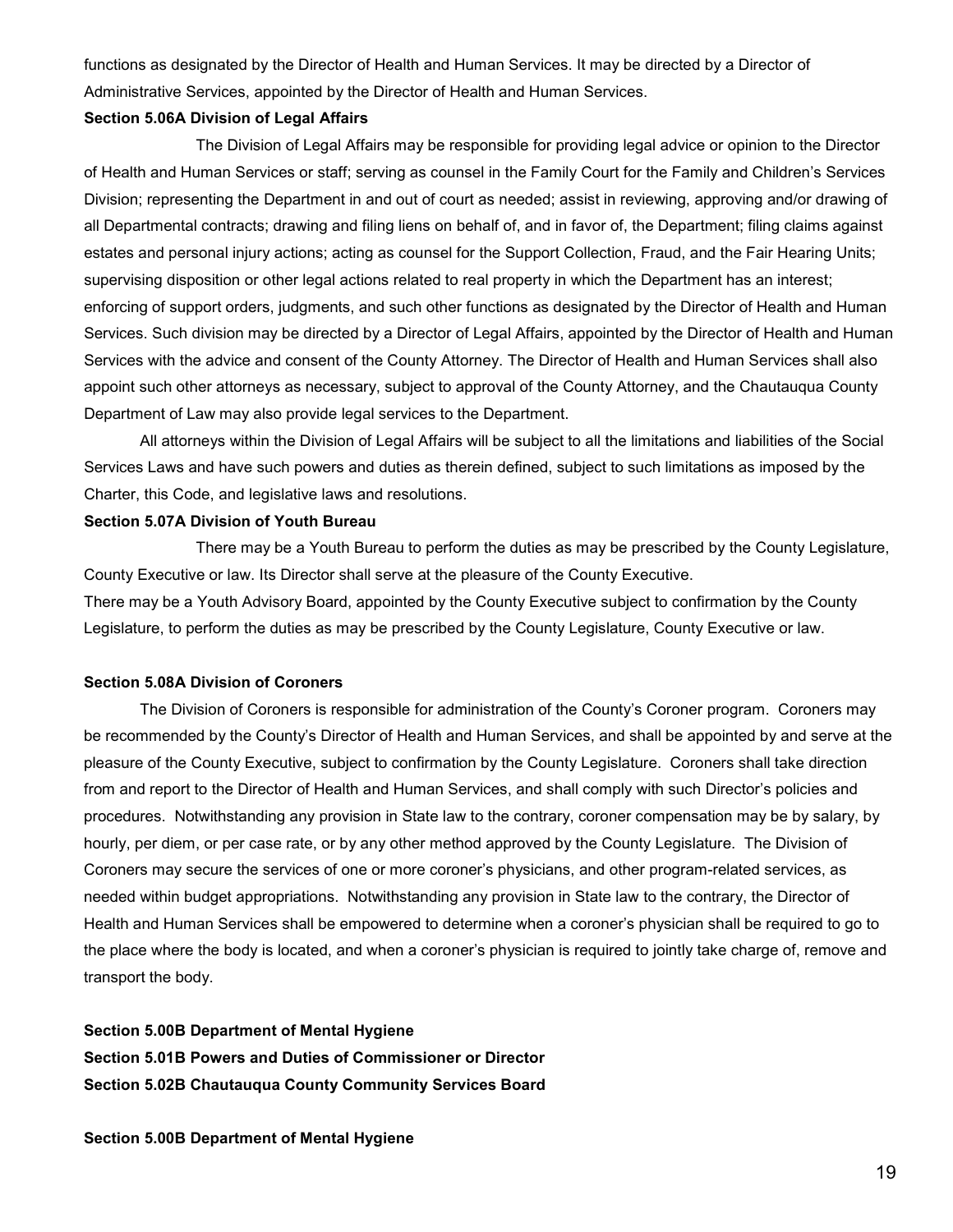The Department of Mental Hygiene may be headed by a Director of Community Mental Hygiene Services (hereinafter Director) who shall be appointed by the County Executive. Such Director shall possess at the time of appointment and maintain throughout the term all qualifications and licenses prescribed by the Mental Hygiene Law and the rules and regulations adopted pursuant thereto by the New York State Department of Mental Hygiene. **Section 5.01B Powers and Duties of Director** 

The Director of Mental Hygiene may have all the powers and duties and shall be subject to all the obligations and liabilities heretofore or hereafter lawfully granted or imposed by the County Charter, this Code, local law, ordinance or resolution of the Legislature, order or direction of the County Executive, or any applicable provision of any act of the State Legislature not inconsistent with the County Charter or this Code.

The Director may appoint such deputies, directors, assistants, officers and employees, and employ such consultants as may be necessary for the performance of the duties.

The Director shall designate in writing filed with the County Executive and filed in such other places as may be required by the Mental Hygiene Law or any other applicable law, the order in which such deputies shall exercise the powers and duties of the office in the event of a vacancy or in the absence of the Director from the County or inability to perform the duties of the office.

The Director shall have charge of the County mental health, alcohol and substance abuse clinics, and any other facility related to outpatient community mental hygiene programs hereafter established by the County. **Section 5.02B Chautauqua County Community Services Board** 

There may be an advisory community services board, designated as the Chautauqua County Community Services Board, composed of at least nine (9) and not more than fifteen (15) members appointed by the County Executive for a four (4) year term and approved by the Legislature. Its purposes shall be to review and evaluate community mental hygiene services and facilities, recommend policies and procedure to the Department of Mental Hygiene and other Mental Hygiene Agencies and to perform such other acts appropriate to improving the effectiveness of mental hygiene services in the County.

#### **Section 5.00C Department of the Chautauqua County Home**

Unless leased, sold, transferred, or no longer authorized in the County budget pursuant to a resolution of the County Legislature, the Chautauqua County Home shall be operated under the supervision of a Nursing Home Administrator, licensed and registered as required by New York State Law. Such Administrator shall serve at the pleasure of the County Executive and shall have total responsibility for operating the Chautauqua County Home including employment and discharge of staff members, admitting and discharging patients (subject to applicable New York State Law, rules and regulations and other policies set by the County Legislature). Maintenance of the County Home facilities may be through the Department of Public Facilities.

#### **Section 5.00D Office of Probation**

There shall be an Office of Probation. Its Director shall be appointed by the County Executive and shall serve at the pleasure of the County Executive. The Director of Probation shall have all powers and duties conferred upon such Director by the Charter, this Code, local law, ordinance or resolution of the Legislature, order or direction of the County Executive, by Sections 256 and 257 of State Executive Law and by any other applicable section thereof or any other applicable law not inconsistent with the County Charter or this Code.

**Section 5.00E Office for Aging Services**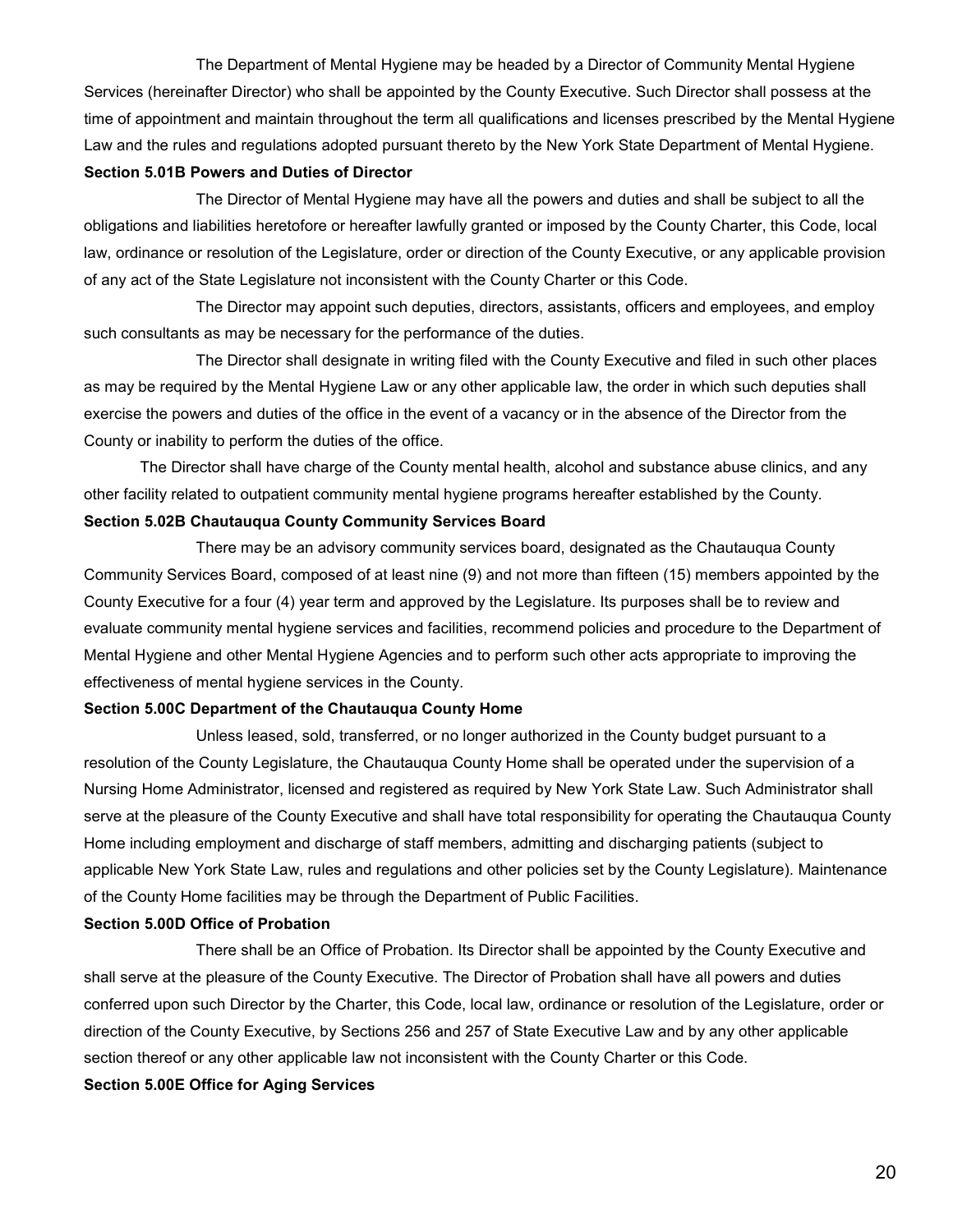There may be an Office for Aging Services to perform the duties as may be prescribed by the Chautauqua County Legislature, County Executive or law. Its Director shall serve at the pleasure of the County Executive.

## (a) Office for Aging Services Advisory Board

There may be an Office for Aging Services Advisory Board, appointed by the County Executive subject to confirmation by the County Legislature to perform the duties as may be prescribed by the County Legislature, County Executive or law.

## **Section 5.00F Veterans Service Agency**

There may be a Veterans Service Agency to perform the duties as may be prescribed by the County Legislature, County Executive or law. Its Director shall be appointed by the County Executive and shall serve at the pleasure of the County Executive

## **Section 5.00G Emergency Services**.

There may be a Director of Emergency Services, appointed by the County Executive and serve at the pleasure of the County Executive, to perform the duties as may be prescribed by the County Legislature, County Executive or law. Such duties may include administration of county programs for fire training and mutual aid in cases of fire or other emergencies necessitating the services of firefighters. The Director of Emergency Services may be designated to act as a liaison among the County Executive, County Legislature and the County Fire Advisory Board and the firefighting forces in the county and the officers and governing boards or bodies thereof.

## **Article 6**

## **PLANNING AND DEVELOPMENT**

There may be a member of the County Executive's Cabinet from the Department of Planning and Development branch of County government. Such Cabinet member shall perform such duties as may be required by the County Executive.

- **Section 6.00 Department of Planning and Development**
- **Section 6.01 Powers and Duties of Director**
- **Section 6.02 County of Chautauqua Industrial Development Agency**
- **Section 6.03 Planning Board**

## **Section 6.00 Department of Planning and Development**

There may be a Department of Planning and Development. Its Director shall be appointed by the County Executive, and may be designated as the Deputy County Executive for Economic Development pursuant to Section 2.09 of this Code, and if so designated will have all of the powers and duties of the Director set forth in Section 6.01 below. The Director shall serve at the pleasure of the County Executive and shall have the power to appoint such deputies, assistants, and employees of the department as may be necessary to implement the duties of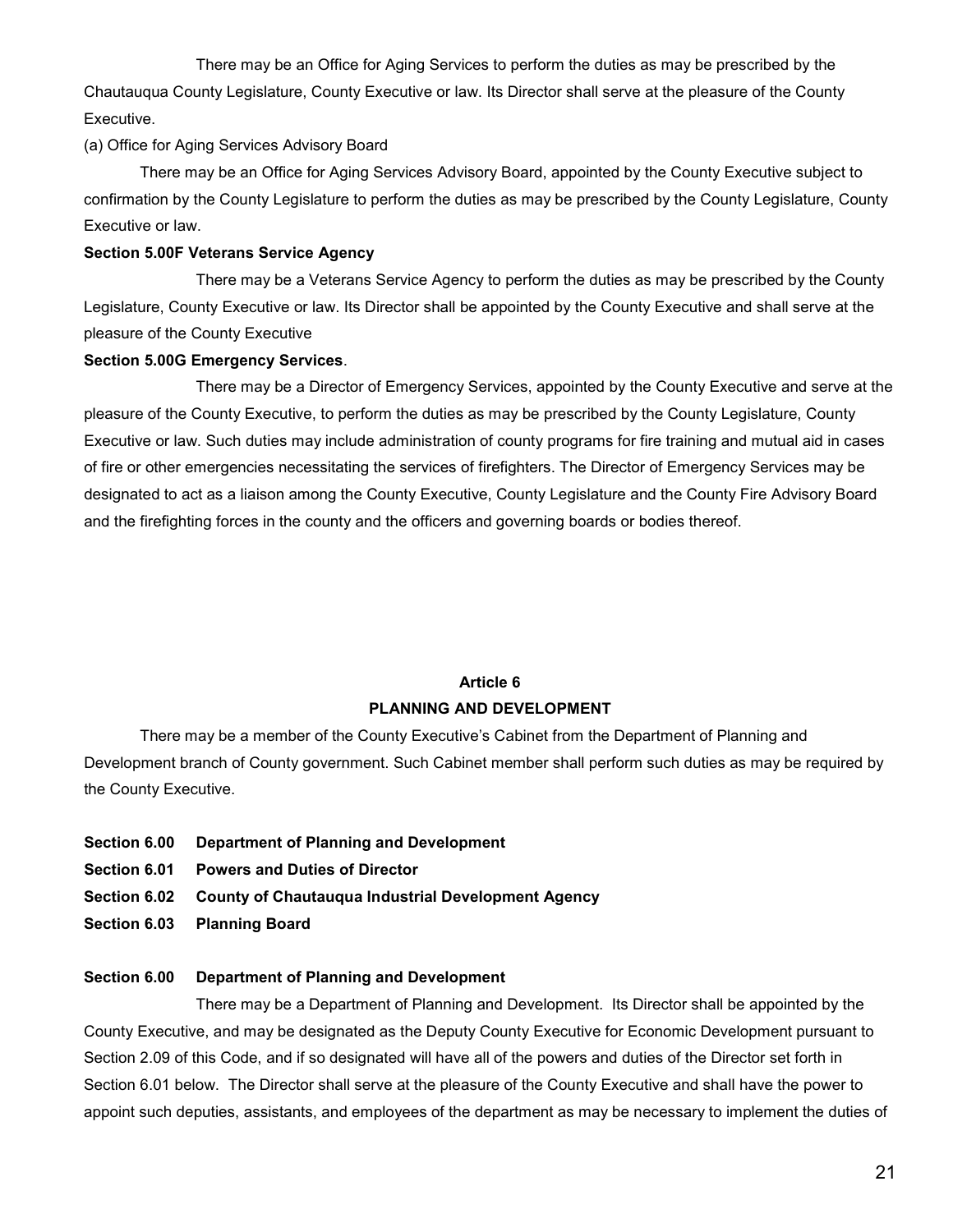the office, and shall be authorized by the County Executive. Wherever the appointment of a deputy is authorized, such deputy is hereby authorized to act generally for and in place of the Director.

The Director may also serve as chief administrative officer of the County of Chautauqua Industrial Development Agency and shall have all the powers and duties prescribed for such an officer by Article 18A of the General Municipal Law. The Director may designate a deputy to also serve as an administrative officer of the Chautauqua County Land Bank Corporation.

#### **Section 6.01 Powers and Duties of Director**

The Director's duties may include some or all of the following:

(a) Originate programs and activities aimed at improving the community, economy, and quality of life in Chautauqua County by working with private interests and public agencies to develop and market the County as an ideal place to live, work, conduct business, and recreate;

(b) Coordinate the overall physical development of the County by working with all other governmental entities to ensure economically, aesthetically, and environmentally sound growth;

(c) Coordinate the efforts of government and not-for-profit agencies in promoting tourism in Chautauqua County;

(d) Periodically provide assistance to the CCIDA, CREDC, and the CRC as needed;

(e) Assist the County Executive in executive planning, including planning for the capital budget and capital improvement program and the preparation of all County plans, and coordinate the production and procurement of all planning reports by County agencies;

(f) Assist businesses and industries wishing to locate, relocate, expand, purchase equipment and/or modernize in Chautauqua County in securing funding, incentives, governmental services and other types of assistance necessary for such location, expansion, modernization and startup;

(g) Coordinate the efforts of all appropriate entities in providing skilled, motivated, and trained personnel for the County's workforce needs;

(h) Assist the County's small businesses in meeting their development needs;

(i) Acquire, construct, operate and maintain roads, sewage collection and disposal facilities, water supply facilities and drainage facilities, solid waste collection and disposal facilities, electric and gas transmission and generating facilities, and railroad and other transportation facilities to serve community and economic development projects;

(j) Provide for the acquisition, maintenance, clearance, improvement, demolition, change of topographical, subsoil, or other physical conditions, and other necessary site preparation work at sites as part of a community or economic development project;

(k) Coordinate all business retention, expansion and attraction efforts throughout and on behalf of the County by working with local, County, and State stakeholders to facilitate private investment, the retention and expansion of jobs, and improvement of the quality of life in Chautauqua County;

(l) Purchase, upgrade, and maintain parcels and sites that possess the infrastructure and amenities coveted by businesses for current and future development needs;

(m) Work with utility providers to ensure the appropriate utility infrastructure needs are being met for community and economic development projects;

(n) Work with the appropriate entities to help foster business startups and growth;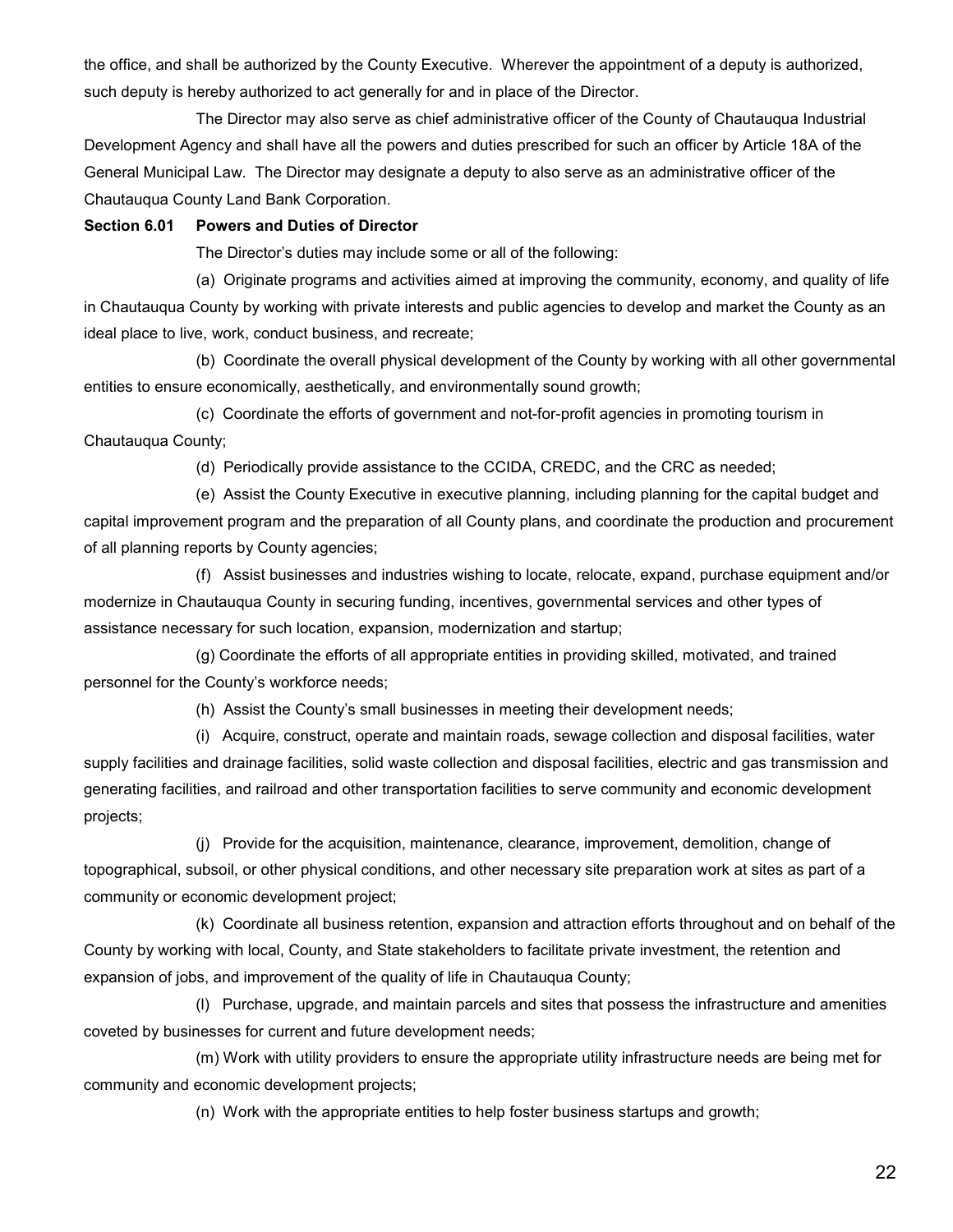(o) Conduct research into business and economic conditions in the County and the municipal subdivisions thereof, and seek to cooperate with official and unofficial bodies organized for such purpose;

(p) Collect and distribute information relative to regional and community planning and zoning in Chautauqua County;

(q) Coordinate the County's planning and community development efforts so they are directed in a unified manner;

(r) Make recommendations concerning special permits, variances, or adoption or adoption or amendment of zoning regulations, upon referral from municipalities pursuant to Section 239-m of the General Municipal Law;

(s) Work with County Departments, municipalities, and other entities to prepare plans, planning reports and funding applications;

(t) Maintain strong relationships with municipalities, promoting inter-municipal cooperation and partnerships, and make available to cities, towns, and villages in Chautauqua County, at their request, advice and assistance on matters relating to planning functions;

(u) Coordinate watershed-related activities across Chautauqua County to preserve and improve water quality, recreational value, economic vitality, and the local environment;

(v) Conduct surveys, analyses, and reports as requested by the County Executive, and assist other County Departments and agencies in their long-range planning efforts;

(w) Perform research concerning County programs with a view to obtaining financial and technical assistance available through local, state, federal, and other sources;

(x) Prepare and periodically update, in consultation with the County Planning Board, a comprehensive master plan for Chautauqua County, which may include: highways; parks/parkways; water bodies; and potential sites for public buildings, sub-service facilities, and development sites which the County owns or may wish to acquire. Such plans may be submitted to the County Legislature in the manner provided by Section 239-d(2) of the General Municipal Law;

(y) Provide staff assistance for the Planning Board and Farmland Protection Board as needed; and

(z) Perform such other duties and tasks as shall be required or delegated to such Director by the County Executive.

#### **Section 6.02 County of Chautauqua Industrial Development Agency**

In accordance with Resolution 122-72, there shall be a County of Chautauqua Industrial Development Agency. It shall function as prescribed by this law and Sections 856 and 895-h of the New York State Industrial Development Agency Act, and its membership shall consist of not fewer than three (3) nor more than nine (9) members as follows: the chairman of the Chautauqua Legislature committee that has primary responsibility for dealing with the economic welfare of the County, who shall serve as an ex-officio member with full voting powers; one member appointed by the County Legislature, subject to the County Executive's approval or veto and County legislative reconsideration, as provided in the Chautauqua County Charter; and up to seven (7) members appointed by the County Executive, subject to confirmation by the County Legislature.

In addition to the powers defined in the New York State Act, its principal purpose shall be to borrow money and issue bonds to underwrite undertakings fostered by the Department of Planning and Development, the Industrial Development Agency, the County, or other advisory bodies assigned for such a purpose. It shall have all the powers and duties of a County Industrial Development Agency, heretofore or hereafter lawfully granted or imposed by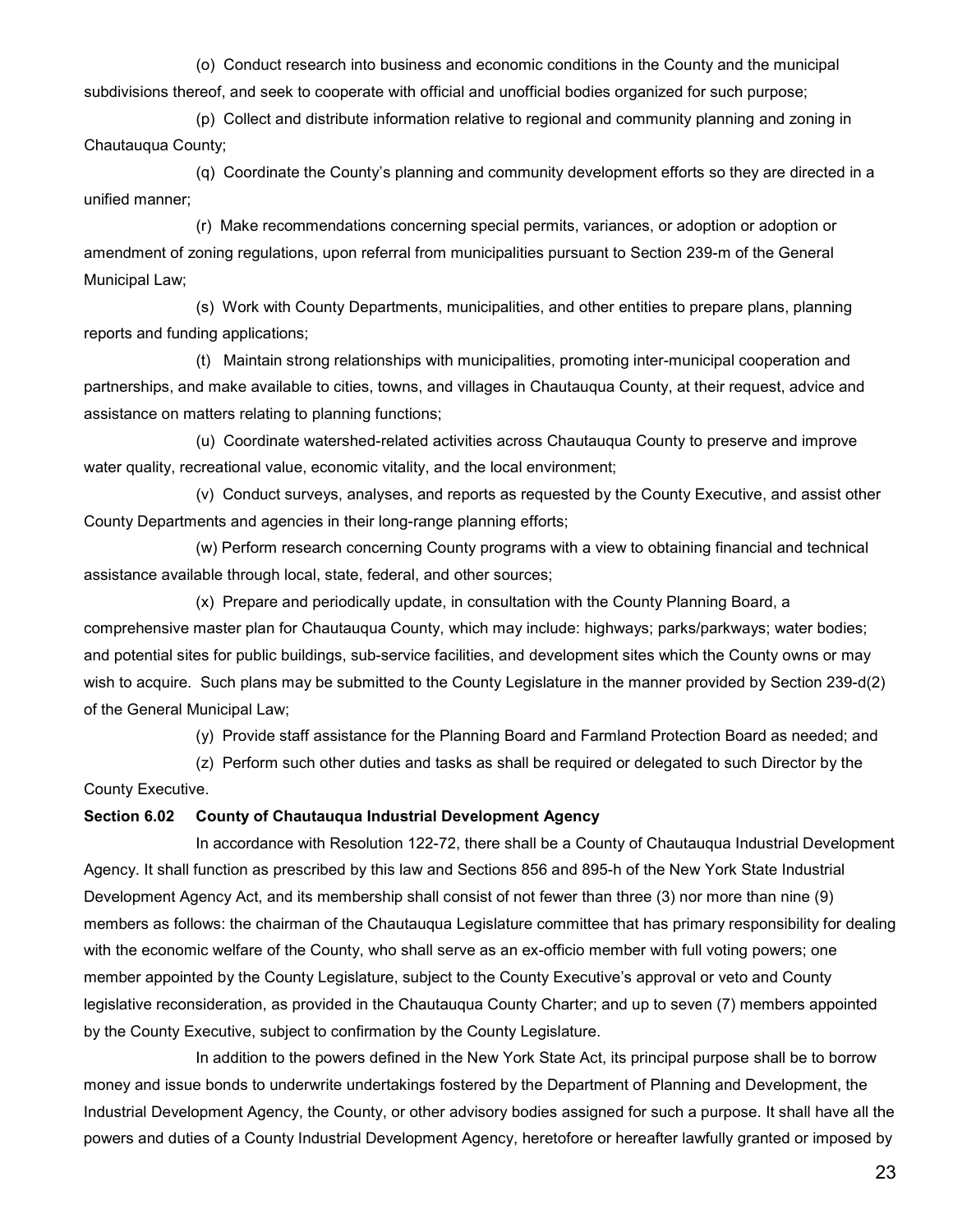the County Charter, this Code, local law, ordinance or resolution of the Legislature, order or direction of the County Executive, or by an applicable provision of any act of the State Legislature not inconsistent with the County Charter or this Code.

## **Section 6.03 Planning Board**

There shall be a Planning Board composed of eleven (11) members, each serving a term of three (3) years. The Director of Public Facilities and the Director of Finance shall serve as ex-officio, non-voting members of the Planning Board.

The members of such Board shall receive no salary or compensation for their services as members of such Board, but shall, within the appropriations provided therefore, be entitled to reimbursement for the actual and necessary expenses incurred in performing the duties of their office.

The Planning Board shall have all the powers and authority established by Section 239-d of the General Municipal Law. The Director of Planning & Development or the Director's designee shall advise and guide the Board in its operations, and shall act as its agent in performing planning functions.

## **Article 7 FINANCIAL PROCEDURES**

- **Section 7.00 Financial Procedures**
- **Section 7.01 Budgetary Guidelines**
- **Section 7.02 Preparation of Tentative Capital Budget**
- **Section 7.03 Preparation of Tentative Budget**
- **Section 7.04 Development of Capital and Operating Budget**
- **Section 7.05 Budget Filing and Legislative Review**
- **Section 7.06 Public Hearing**
- **Section 7.07 Adoption of Budget**
- **Section 7.08 Levy of Taxes**
- **Section 7.09 Appropriations and Transfers after Budget Adoption**
- **Section 7.10 Budget Controls**

#### **Section 7.00 Financial Procedures**

There shall be established certain uniform financial procedures to be followed by all County officers, County Departments, County Boards Agencies, and Districts in making budgetary requests, establishing the annual County budget and requesting budgetary changes throughout the County fiscal year.

#### **Section 7.01 Budgetary Guidelines**

The County Legislature shall adopt by resolution on or before June 30th program, goals and objectives, as well as specific performance measurements for those programs, goals and objectives to be utilized by the County Executive and all other County elected officers, County Districts, and other County entities during the preparation of the tentative budget.

#### **Section 7.02 Preparation of Tentative Capital Budget**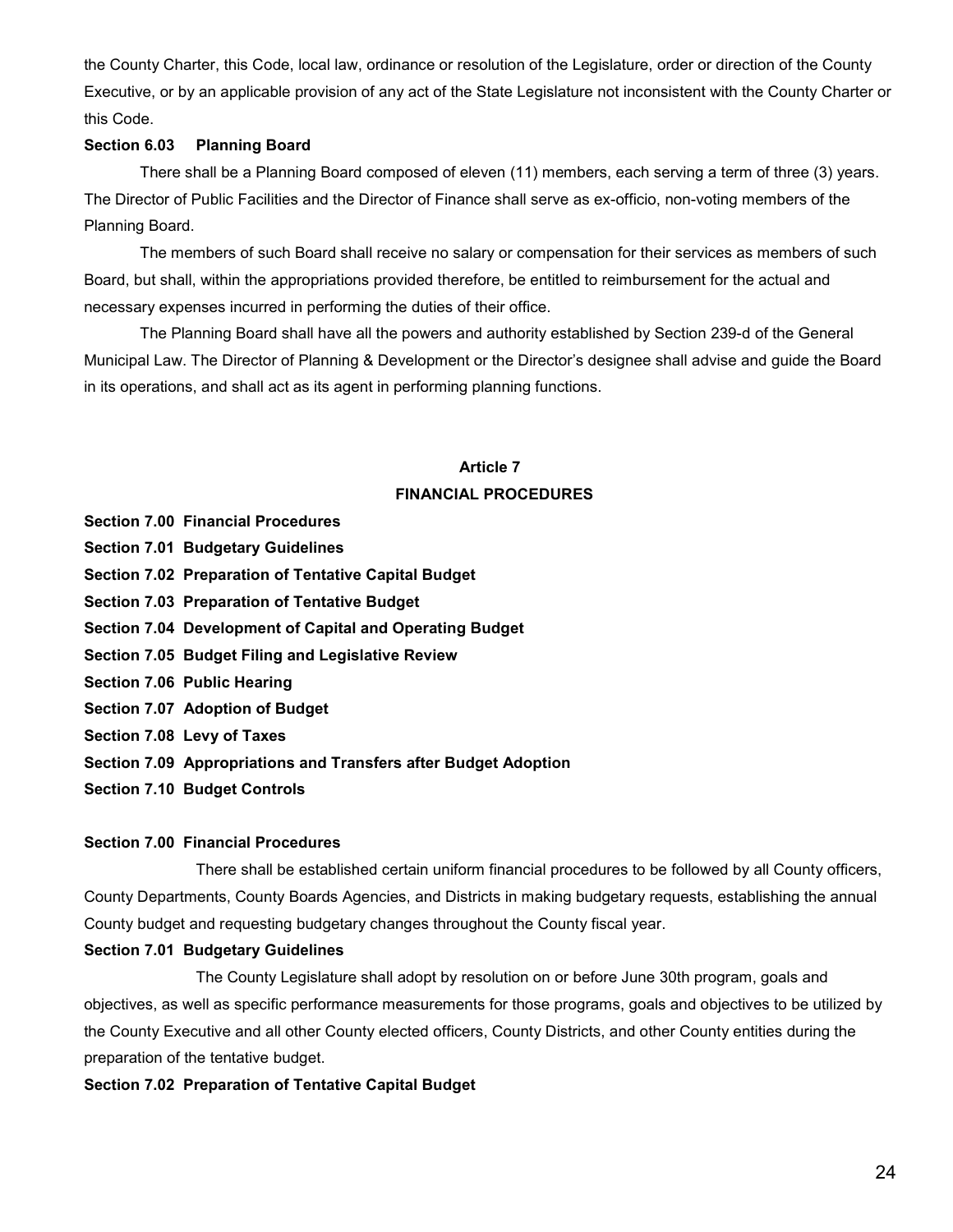The Director of Finance, pursuant to Section 3.02(f) of the Charter, shall prepare the proposed capital budget for submission to the County Executive, according to the procedure set forth in the following paragraphs of this section.

Preparation and filing of capital projects requests.

Not later than the 1<sup>st</sup> day of April in each year, the OMB Director shall furnish to the head of each Administrative unit or authorized agency, forms on which to prepare and file a description, justification and estimate for each capital project which such administrative head or authorized agency proposes to start the next fiscal year, and any additional funds required for projects started in prior years.

The term "capital project" as used herein shall mean: (a) acquisition of land or rights in land; or (b) construction or renovation of buildings or facilities, roads, bridges, parks, airports or dams that adds value or extends the life of such capital asset; or (c) improvements to land other than buildings that exceed \$10,000, and add value to the land or improve its utility (such as drainage systems, parking lots, landscaping, and similar construction on land, etc.); or (d) acquisition of computer software or computer hardware that has a useful life longer than one year and exceeds \$10,000; or (e) acquisition of all equipment or furnishings (including all vehicles\*\*) over \$10,000 and over one-year life expectancy, as well as additions to or refurbishing of capital equipment that exceeds \$5,000; or (f) preliminary studies, county plans or surveys, including design, engineering, and other preconstruction costs, relating to (a), (b), (c), (d), (e); or (g) any combination of (a), (b), (c), (d), (e), or (f).

\*\* All light duty vehicles rated less than 1.25 ton and valued less than \$50,000 shall be submitted as a capital project utilizing the Chautauqua County Capital Vehicle Request form. These vehicles will be separately purchased and tracked in a separate capital project account. Departments will be responsible for budgeting the operating expenses (e.g., gasoline, insurance, maintenance) and the annual allocation of the vehicle purchase(s) as determined by the Department of Finance.

\*\* Vehicles not meeting the definition for "light duty vehicles," or valued between \$50,000 and \$200,000, may be grouped and submitted by a department as one capital project.

\*\* Each type of heavy vehicle or equipment over \$200,000 per piece shall be submitted as separate capital project requests.

Such capital projects requests shall be prepared and completed by the head of each administrative unit or authorized agency, and shall set forth, among other things, but not limited to:

1. A description of the proposed project; the estimated total cost thereof; recommended priority; estimates of costs for planning; site; right-of-way; construction, equipment and other features; status of plans and land acquisition; development time schedule.

2. The proposed method of financing, indicating the amount proposed to be financed by direct budgetary appropriation or duly established reserve funds; the amount, if any, estimated to be received from the Federal and/or State governments; and the amount to be financed by the issuance of obligations. If the project cannot be completed within the next fiscal year, an estimate must be made of the anticipated funding required for each subsequent fiscal year.

3. (a) An estimate of the effect, if any, upon operating costs of the county for up to the next twenty (20) years following completion of the project. The capital projects requests shall contain such other and additional information as the OMB Director may deem advisable.

(b) Not later than May 15<sup>th</sup> immediately following, the head of each administrative unit or authorized agency shall sign and file an original capital project request in the office of the OMB Director.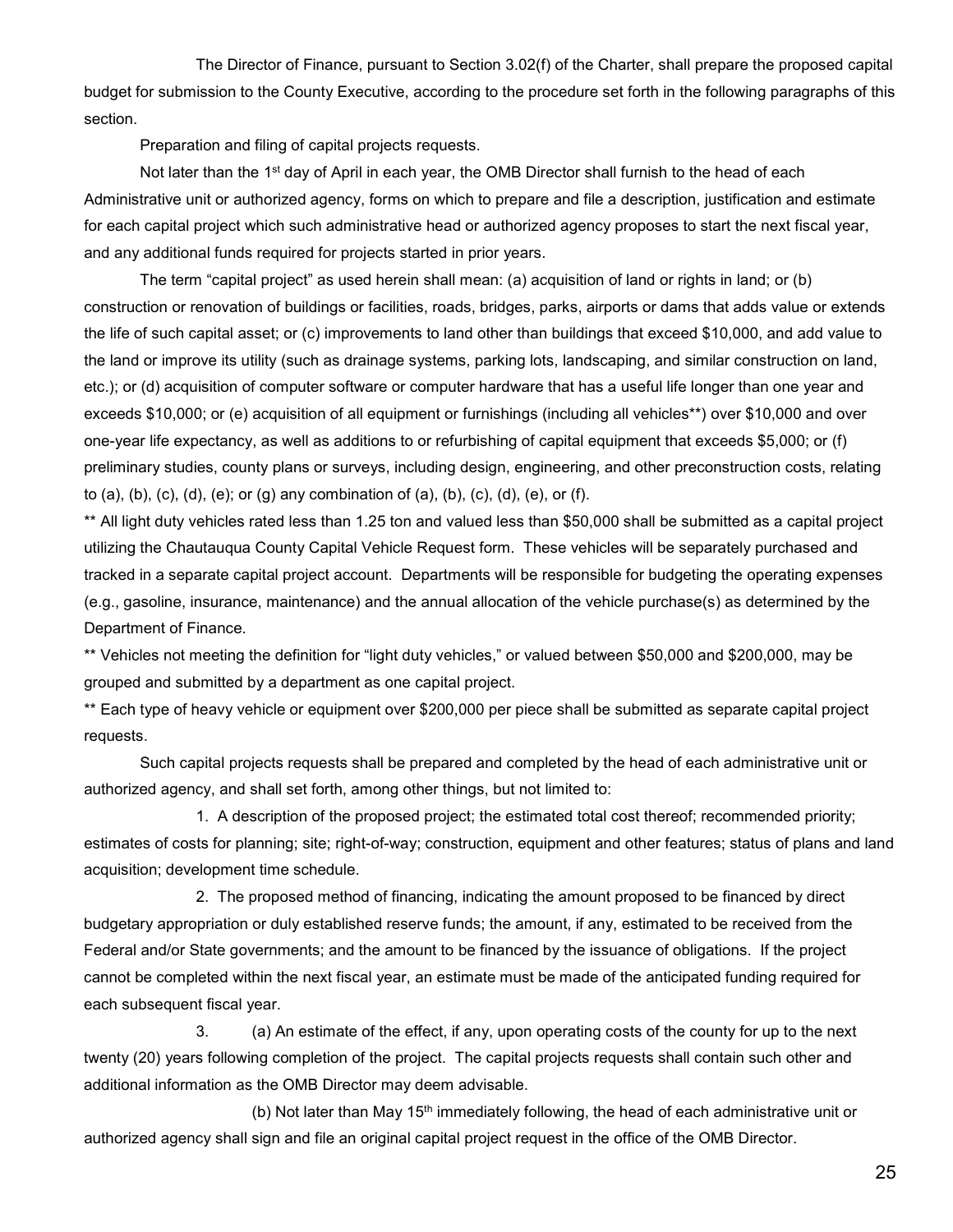#### (c) The OMB Director shall sort, collate, and shall cause to be printed or otherwise

reproduced at least one (1) copy of the requests for each member of the Planning Board, the County Executive, the Chair and the Clerk of the Legislature, the Chair and ranking member of each Legislative committees, County Comptroller, the Director of Planning and the County Executive's Cabinet. Said copies shall be made available for distribution no later than May 31st.

(d) The Director of Planning will call a meeting of the Planning Board to review the proposed capital projects. Not later than July 15<sup>th</sup>, the Planning Board will submit a report on the capital budget requests including its opinion of specific requests, as they bear upon the long-range capital needs of the County. In addition, the Planning Board shall consult with Legislators, department heads and other community leaders and submit a projection of the capital needs of the county for the next six (6) years. The report shall identify specific projects, estimated costs, justification of the level of priority, year project to be started, and recommended source(s) of funding. Major highway and bridge projects shall be specifically identified; other highways and bridges shall be allocated funds as one project. The Director of Planning may submit a supplementary report at the Director's discretion. The reports will be delivered to the Capital Projects Committee.

(e) Capital Projects Committee will assist in the consideration of the capital projects budget and six (6) year projection, there shall be a capital projects committee consisting of the County Executive, as Chair; the OMB Director, as vice-chair; and the following members: The Directors of Finance, Public Facilities, Planning, the County Attorney, the Chair of the Legislature, the majority and minority leaders thereof, and the Chair of the Public Facilities and Administrative Services Committee, if any, of the Legislature. The County Executive shall have the right to request and require other administrative heads to meet and consult with the capital projects committee, as he may deem advisable. The County Executive shall be solely responsible for the capital budget and six (6) year projection as submitted to the Legislature.

The committee shall proceed to consider all requested capital projects, and for such purpose shall meet in the period between July 15<sup>th</sup> and August 30<sup>th</sup> at least twice.

On or before August 30<sup>th</sup>, such committee shall prepare a written report with recommendations and file a copy with the Legislature, the County Executive and the Budget Director.

#### **Section 7.03 Preparation of Tentative Budget**

(a) Not later than the 1st day of July in each year, the OMB Director shall furnish each program administrator forms on which to prepare and set forth estimates of revenues and expenditures of the respective program for the ensuing fiscal year, exclusive of capital projects. Such forms shall be as prescribed by the Budget Director. Budget costs will be separated as required to meet New York State Office of State Comptroller compliance.

(b) Not later than August 1st, each program administrator shall estimate its request and file one (1) copy thereof in the office of the OMB Director. In the event of the failure of the program administrator to submit and file such request on or before August 1st, the OMB Director shall forthwith prepare and file same accordingly.

(c) Upon receipt of the requests, the OMB Director shall examine and review all program budgets, inclusive of the Sheriff, District Attorney, Comptroller and County Clerk. Among other things, by notice in writing, the OMB Director may require the program administrator or any officer or employee thereof requesting county funds to appear before the OMB Director to furnish data and information and to answer inquiries pertinent to such examination and review.

(d) Upon completion of such technical examination and review, the OMB Director shall recommend in whole or in part the program requests submitted.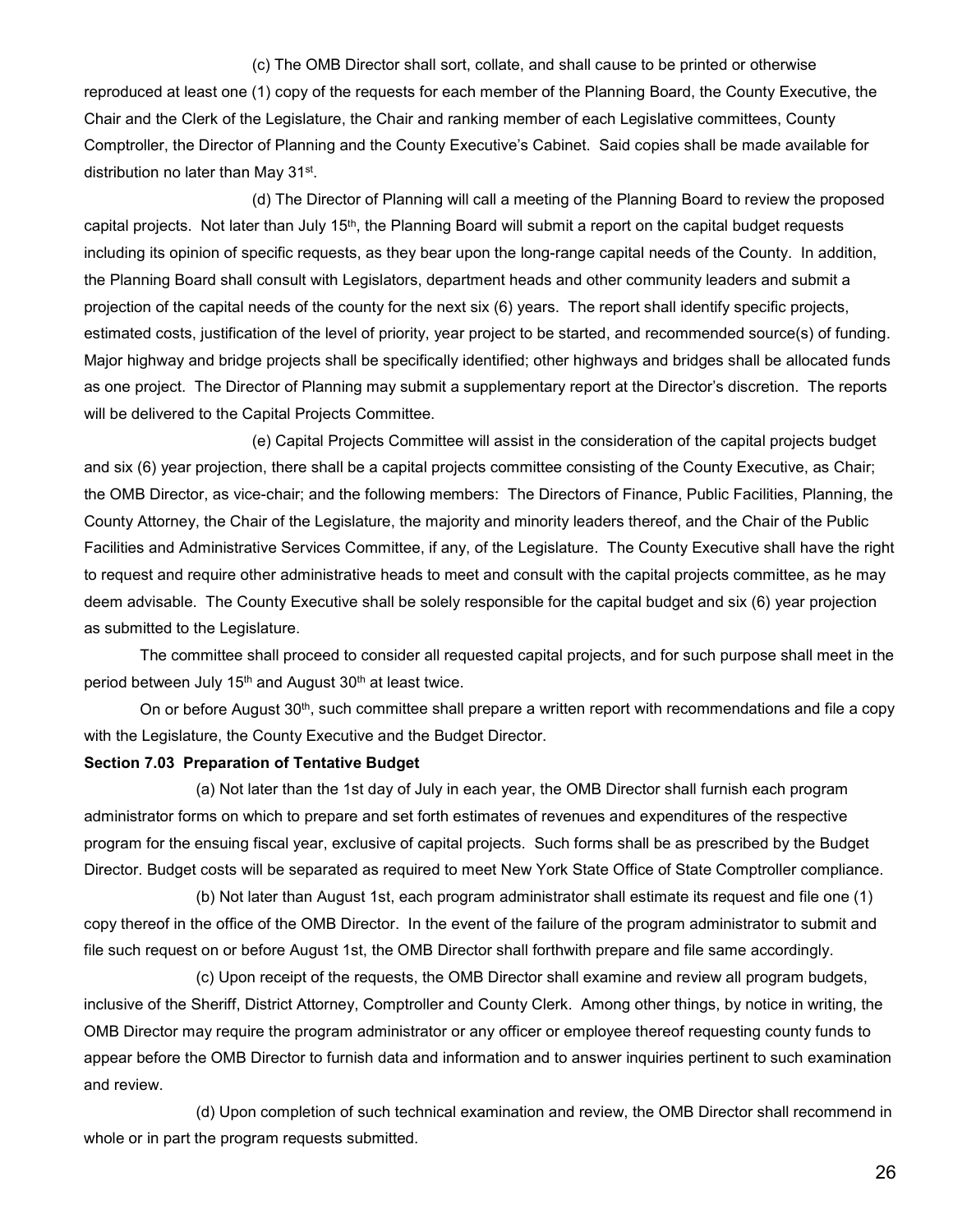(e) The County Executive may require the program administrator or any officer or employee thereof requesting county funds to appear before the County Executive to furnish data and information and to answer inquires pertinent to the County Executive.

(f) No later than September 11th, the County Executive and the OMB Director shall distribute the final program budgets and capital project budgets to the program administrators.

#### **Section 7.04 Development of Capital and Operating Budget**

(a) Budget Preparation and General Scope

The County Executive shall review the proposed tentative program budget, the proposed tentative capital budget, and the six (6) year projection of capital needs as submitted by the OMB Director, together with any other anticipated items of county expenditure or revenue, and shall prepare the tentative budget of the county for the ensuing fiscal year for both current operating and capital purposes. Such budget shall be in such form as the County Executive may deem advisable and shall show in parallel columns the following comparative information (1) actual expenditures and revenues for the last completed fiscal year; (2) the budgeted expenditures and revenues for the current fiscal year, reflecting transfers and supplemental appropriations as to a date not more than three (3) months prior to the date of the filing of the tentative budget by the County Executive with Clerk of the Legislature; (3) the estimates of expenditures and revenues for the ensuing fiscal year submitted by the heads of the various departments and authorized agencies; and (4) the County Executive's recommendations and estimates as to expenditures and revenues for the ensuing year. In addition to the items of operation and maintenance, the tentative budget shall include or be supplemented by: (1) all items of capital project expenses for which the County Executive recommends be undertaken in the ensuing fiscal year; (2) a six (6) year projection of capital needs; (3) other items as set forth in paragraphs (b) and (c) of this section; and (4) a statement showing the bonded indebtedness of the county government and its agencies, the debt redemption and interest requirements, the indebtedness authorized and unissued, the condition of the capital reserve and sinking funds, and the borrowing capacity of the county.

(b) Recommended Appropriations

The recommendations for expenditures in the tentative budget shall be classified by program according to the internal organization of such program. Such recommendations shall contain (1) an estimate of the several amounts which the County Executive deems necessary in the ensuing fiscal year for conducting the business of the county for each program, separately stated, and for other county purposes and charges, classified to show separately (i) the ordinary recurring expense of the operation and maintenance of county government, and (ii) any extraordinary or non-recurring expenses to be financed from current revenue; (2) an estimate of the general contingent fund which the County Executive recommends to be provided for unanticipated or emergency county purposes or charges; (3) a statement of the several amounts recommended by the County Executive for appropriation to the reserve funds and sinking funds, if any; (4) a statement of the amount required to pay the interest on and amortization of or redemption of indebtedness becoming due in the ensuing fiscal year; and (5) the amount of any judgment recovered against the county and payable during the fiscal year and for which no bonds have been or will be issued.

## (c) County Executive Review

Between August  $31<sup>st</sup>$  and on or before September  $11<sup>th</sup>$ , the County Executive the tentative capital project budget. The amount proposed for the capital program to be financed by direct budgetary appropriation in the next fiscal year, proposed down payments and other expenditures for new projects, all proposed capital financing, including, but not limited to, reserve funds, sinking funds, current revenues, temporary borrowing, bond sales, Federal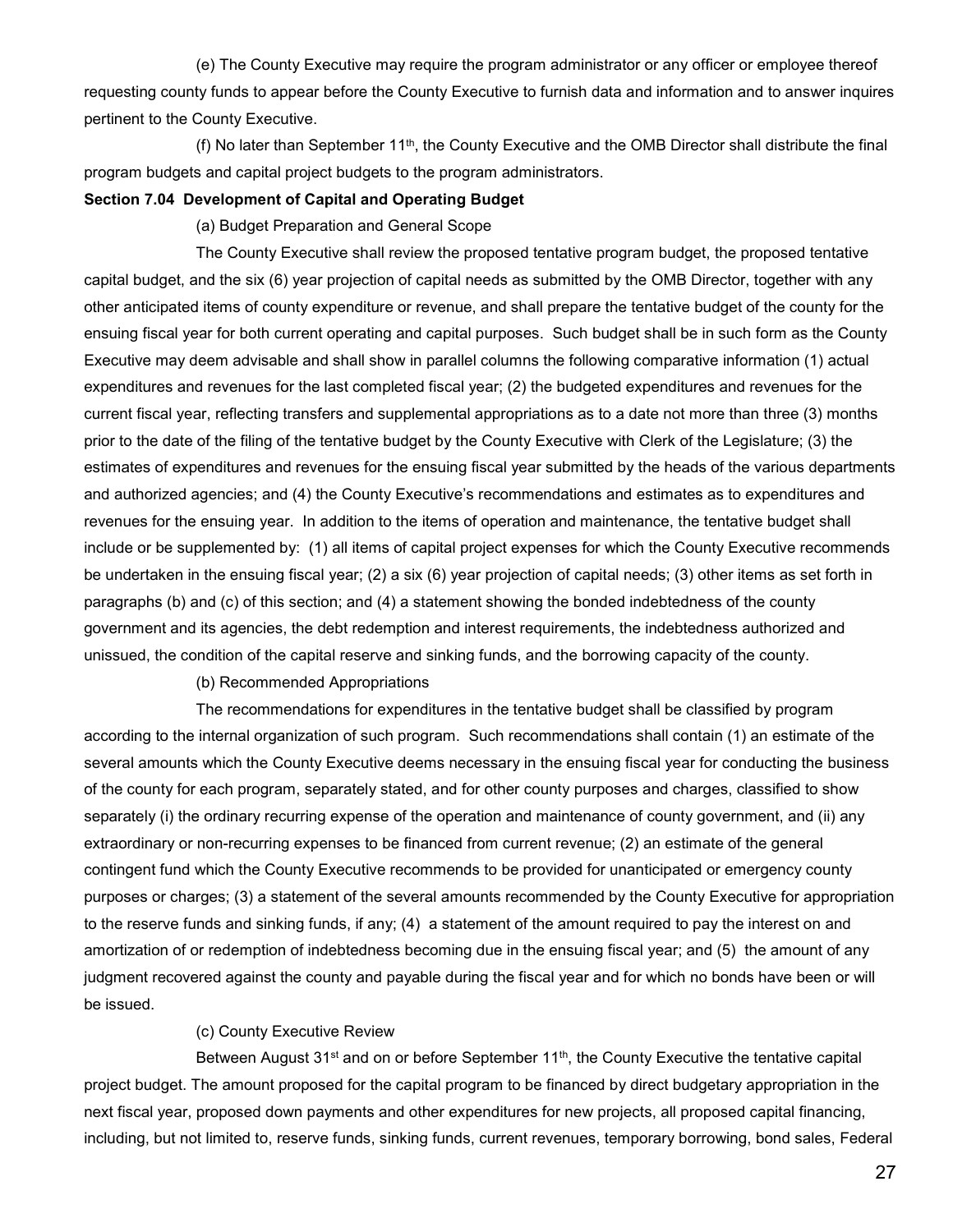and State grants, loans or advances and such other considerations and requirements mandated by the General Accounting Standards. The County Executive may arrange the tentative capital project budget to set forth clearly: (1) each previous authorized capital project, including the original estimated cost of completion, the current estimated cost of completion, the amount of all liabilities outstanding, the unencumbered balances of authorizations and estimated additional authorizations required for its completion; (2) the estimated cost for each new capital project recommended; (3) as to each previous or new recommended project: a brief description, the estimated date of completion, the amount of liabilities estimated to be incurred in each fiscal year to completion, the estimated useful life in years the amounts, nature and terms of obligations recommended to be authorized, and the estimated annual operating and maintenance charges such project will entail; (4) any recommendations that a previous project be modified or abandoned or further authorization therefore postponed; (5) at least a six (6) year projection of the capital needs of the county in such form as to identify the total cost, sources of funding and local share cost for each of the projects for each of the six (6) years; and the total local share cost of all projects for each of the six (6) years; and (6) any other information that the County Executive may deem advisable.

#### (d) Estimated Revenues

The estimates of revenues in the tentative budget shall be classified by accounts within program areas and shall show the sources of income and shall contain: (1) a statement of all revenues which it is estimated will be received by the county during the ensuing fiscal year, except from county taxes to be levied; (2) a statement of all unexpended balances, if any, at the end of the last completed fiscal year, which are available to meet the expenditure requirements of the fiscal year for which the tentative budget is being prepared; (3) a statement as to the amounts, if any, from the capital reserve fund and/or sinking funds available for down payments, other current capital payments or debt service during the ensuing fiscal year; and (4) a statement of the estimated net county tax requirements, determined by subtracting the total estimated revenues, other than taxes to be levied, from the total recommended expenditures for the ensuing fiscal year.

#### **Section 7.05 Budget Filing and Legislative Review**

(a) A tentative budget and a budget message from the County Executive will be delivered to the Clerk of the Legislature by September 25th.

(b) The Clerk of the Legislature shall cause to be printed or otherwise reproduced for distribution, a sufficient number of copies of the Tentative Budget as determined by the OMB Director or as otherwise directed by the Legislature.

 $(c)$  Between September 25<sup>th</sup> and the third Wednesday of October the home committees of the Legislature will review the budget with the County Executive and OMB Director. Each respective program administrator may be required to appear before the Legislature or such other duly authorized committee to furnish data and information and to answer inquires pertinent to such review. Notwithstanding the above, those requesting county funds may submit a written explanation in support of the request for funds to the Legislature or such other duly authorized committee with a copy of the statement to the County Executive. Any reports prepared shall be delivered to the County Executive and program administrators.

## **Section 7.06 Public Hearing**

The date and time of the public hearing on the tentative budget shall be 6:30 p.m. on the fourth Wednesday of October, at which time any person may be heard for or against recommendations made by the County Executive or any other comments relevant to the tentative budget.

#### **Section 7.07 Adoption of Budget**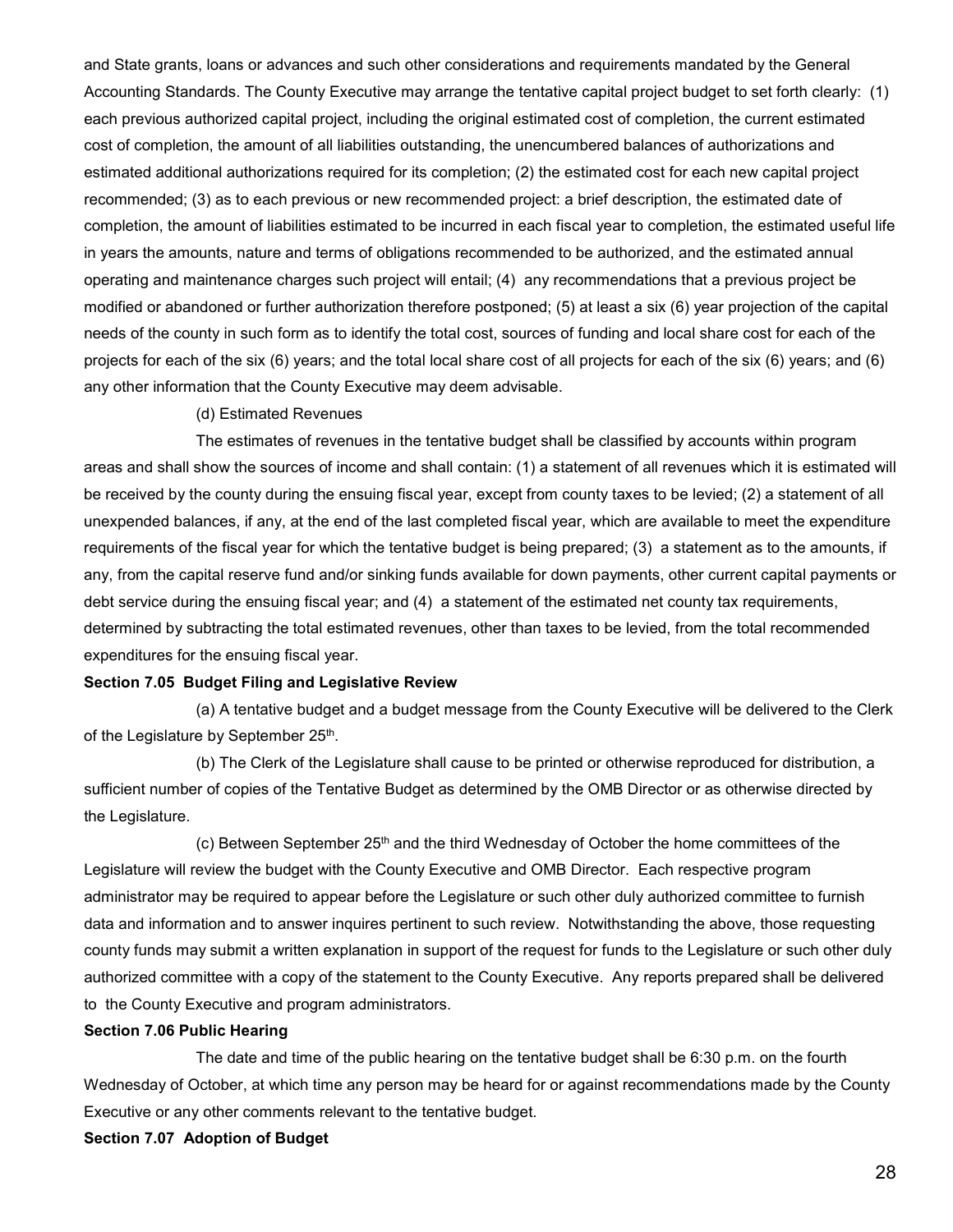After the conclusion of the public hearing, the Legislature will meet to consider the tentative budget. The Legislature may add, strike, increase or decrease the tentative budget, excepting appropriations required by law or for debt service. Further, revenues based on reimbursement for expenditures must be adjusted in proportion to any changes in the appropriations budget for those expenditures. Any changes made by the Legislature must be stated separately and distinctly. The meeting to consider the tentative budget may be adjourned from day to day, but may not last past six (6) calendar days following the public hearing, to take legislative action.

If the budget, as submitted by the County Executive, is passed by resolution of the Legislature with no changes, such budget shall be deemed to have been conditionally adopted without any further action by the County Executive. If, however, the budget, as passed by the Legislature, contains any changes, the same shall be presented by the Clerk of the Legislature to the County Executive on the seventh (7<sup>th</sup>) calendar day following the public hearing, for examination and consideration. If the County Executive approves all the changes, then the County Executive shall affix the County Executive's signature to a statement thereof and return the budget, together with such statement to the Clerk of the Legislature and the budget, including the changes as part thereof, shall be deemed conditionally adopted.

If a budget with the changes is not returned by the County Executive to the Clerk of the Legislature within ten (10) calendar days of receipt, the budget with changes shall be deemed conditionally adopted.

If the County Executive objects to any one or more of such changed items, the County Executive shall append to the budget a statement of the changed items to which the County Executive objects setting forth the reasons therefore and shall not later than the  $10<sup>th</sup>$  calendar day following receipt, return the budget with the County Executive's objections to the Clerk of the Legislature who shall present the same to the Legislature at a meeting to be held not later than one (1) week thereafter. The Legislature shall thereupon enter the objections upon its journal and proceed to reconsider the changes to which objection is made by the County Executive. The changes objected to by the County Executive shall be reconsidered and voted upon. If upon such reconsideration, two-thirds (2/3) of all members of the Legislature vote to approve such objected to changes, or any of them, the budget with the objected to changes so approved, together with any changes not so objected to by the County Executive, shall be deemed conditionally adopted. If the Legislature fails to act on or override such objections by a two-thirds (2/3) vote of all members of the Legislature, the budget shall be deemed conditionally adopted without the changes objected to by the County Executive.

On the day of conditional adoption of the budget, it shall be submitted to the OMB Director who shall make any corrections as may be required due to any typographical, mathematical or technical errors. The OMB Director shall thereafter return the corrected budget to the County Legislature, which shall consider any correction made on or before December 1<sup>st</sup>. If said corrections cause a change of less than \$25,000.00 in the Real Property Tax Levy after application of County and Town shares of the County Sales Tax, the Budget, as corrected pursuant to this paragraph, shall be the adopted budget for the ensuing fiscal year.

If the alterations of the Budget Director cause a change of \$25,000.00 or more in the Real Property Tax Levy after application of County and Town share of the County Sales Tax, the Budget as corrected, pursuant to this paragraph shall be resubmitted to the Legislature not later than December 1<sup>st</sup>. The Legislature may vote to adjust the Real Property Tax Levy or to adjust the Contingency Fund to compensate for said alteration termed necessary by the OMB Director. The Budget as amended by said vote shall be the adopted budget for the ensuing year.

Upon adoption of the Budget, the Legislature shall adopt resolutions appropriating the money therefore and authorizing the levy of taxes. In the event the Legislature fails to finally adopt a budget for the ensuing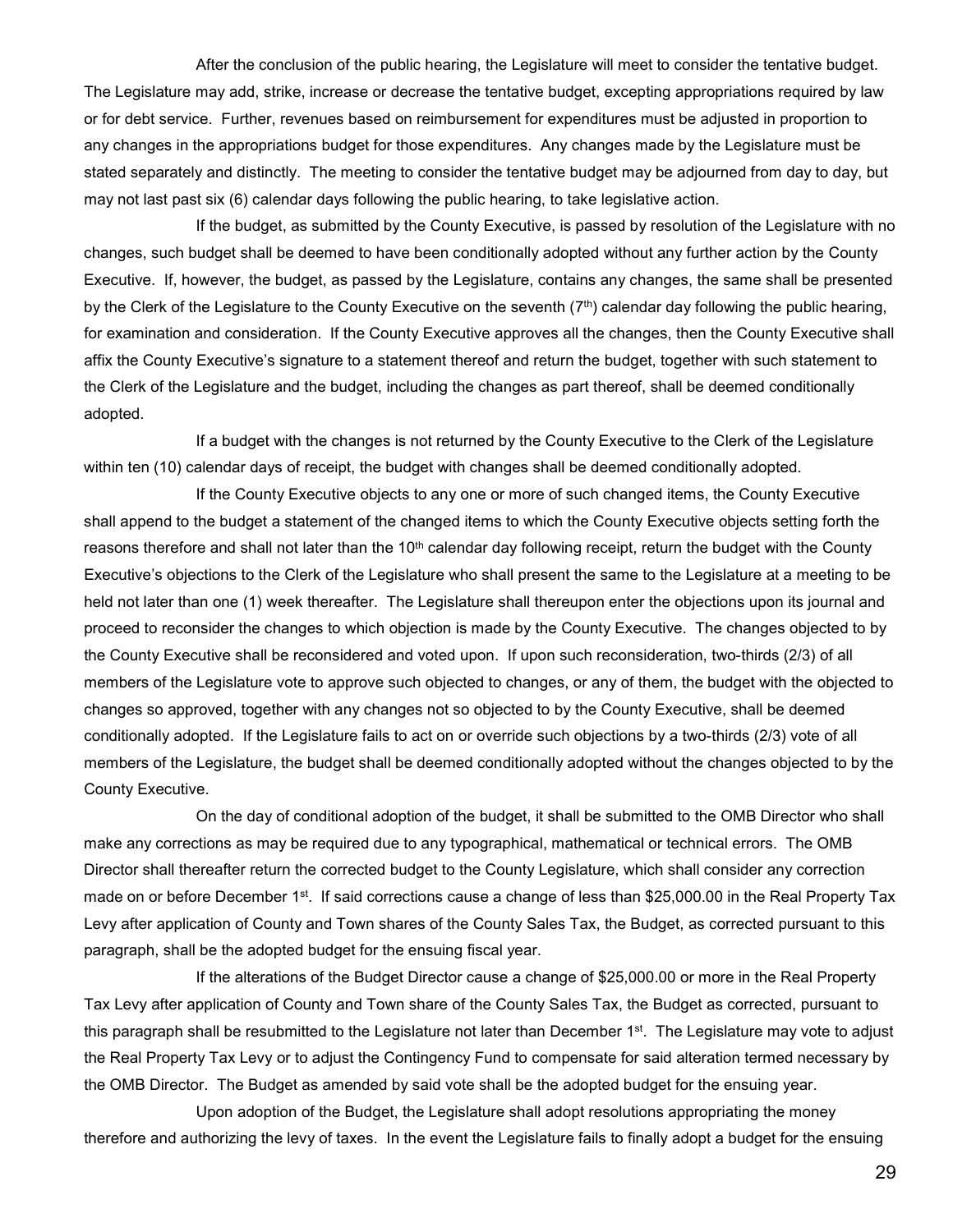fiscal year on or before December  $1<sup>st</sup>$ , the tentative budget shall constitute the budget for such ensuing fiscal year. The appropriation resolution and the resolution authorizing the levy of taxes shall be deemed to have been passed by the Legislature as of such date.

Six (6) copies of the budget, as adopted, shall be certified by the County Executive and by the Clerk of the Legislature and one (1) each of such copies shall be filed in the office of the County Executive, the offices of the Comptroller, the Director of Finance and the Clerk of the Legislature and two (2) of such copies shall be filed in the OMB Director's office. The budget as so certified shall be printed or otherwise reproduced and copies shall be made available.

#### **Section 7.08 Levy of Taxes**

The net county tax requirement, determined by subtracting the total estimated revenues from the total proposed expenditures as set forth in the adopted budget, shall be levied in advance on or before December 31<sup>st</sup> immediately following, by the Legislature on the taxable real property of the several tax districts of the County. Further, the Legislature shall levy as a tax on all taxpayers estimated amounts for uncollected taxes and deferred tax revenue sufficient to produce in cash from the collection of taxes and other revenues during the year moneys required to meet the estimated expenditures for the year. Further, the Legislature shall as required by law, relevy certain taxes on the delinquent taxpayer.

The amount of all taxes, special ad valorem levies and special assessments levied upon any parcel of real property by the Legislature shall, except as otherwise expressly provided by law, be and become a lien thereon as of the first day of January of the fiscal year for which levied and shall remain a lien until paid.

#### **Section 7.09 Appropriations and Transfers after Budget Adoption**

(a) If at any time during the fiscal year it appears that the revenues available will be insufficient to meet the amounts appropriated, the County Executive shall report to the Legislature without delay the estimated amount of the deficit, remedial action taken by the County Executive, and recommendations as to further action. The Legislature may take such action as it deems necessary to prevent or minimize any deficit. For that purpose it may by resolution reduce one (1) or more appropriations; but no appropriation for debt service may be reduced and no appropriation may be reduced by more than the unencumbered balance thereof or below any amount required by law to be appropriated. The board may also, if it desires, borrow temporarily pursuant to the local finance law in an amount not greater than such deficit for such purpose.

(b) The County Executive shall have the power to determine the portions of program appropriations expended for personnel, equipment or contractual purposes but the County Executive may not transfer funds between program appropriations budgets.

(c) The County Executive shall have the power to transfer within program appropriation budgets, including staffing, internal organization and reorganization, as necessary to carry out, achieve and accomplish the goals set by the County Legislature,

#### **Section 7.10 Budget Controls**

No county officer, employee, department or program administrator shall during a fiscal year, expend or contract to expend any money or incur any liability, or enter into any contract, which by its terms, involves the expenditure of money for any of the purposes for which provision is made in the budget in excess of the amounts appropriated for such fiscal year or for any other purpose except as otherwise provided in this Code, the Charter or the local finance law. The unexpended balance of each appropriation, less the commitments outstanding at the close of such fiscal year for which it was made, shall lapse at the close of such fiscal year and shall be deemed as revenue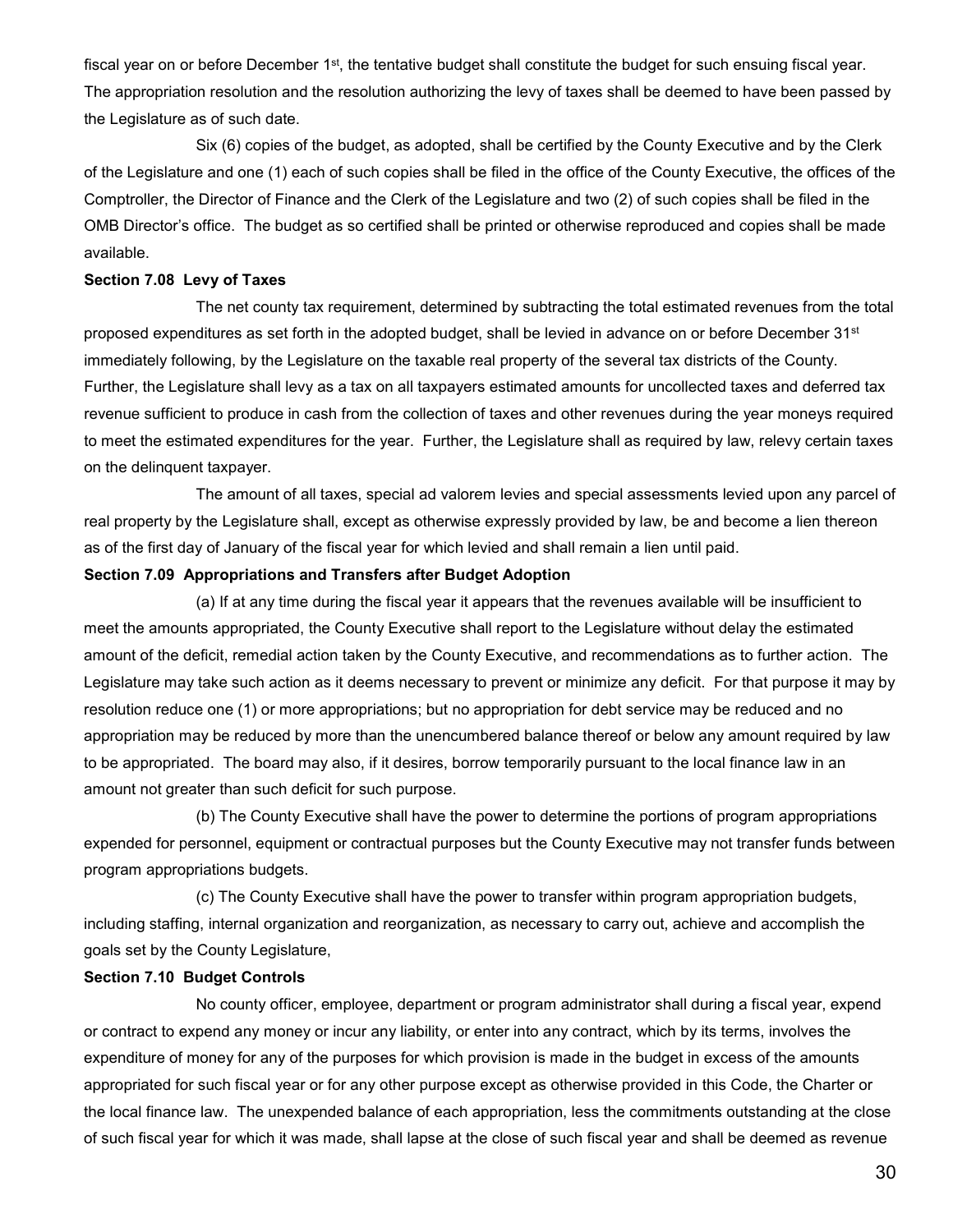for the purpose of preparing, during the following fiscal year, the tentative budget for the ensuing fiscal year. No assignment of a requisition number or a request by letter or other means to the Director of Finance or any other county officer from any administrative unit for the purpose of holding over after the close of such fiscal year any unencumbered balance, or part thereof, of any appropriation shall be construed to be a commitment or the encumbering of any such appropriation. Nothing herein contained shall be construed to require the lapsing of appropriations which may or are required to be made for an indefinite period or which include state refunds, allocations or grants applicable to said appropriations pursuant to any other provision of law; and provided further that nothing herein shall be construed to prevent the making of appropriations or contracts for the construction of permanent public improvements or works not to be completed during the fiscal year, or the acquisition of property therefore, or the establishment of bond or capital accounts, sinking funds or reserve funds, and each such appropriation, account or fund shall continue in force until the purpose for which it was made shall have been accomplished or shall have been abandoned by majority vote of the Legislature. Any contract, verbal or written, made in violation of this section shall be null and void.

## **Article 8 General Provisions**

- **Section 8.00 General Provisions**
- **Section 8.01 Classified Service, Exemptions**
- **Section 8.02 Civil Service Rights Continued; Status of County Officers**
- **Section 8.03 Filling Vacancies Other than Elected Officials**
- **Section 8.04 Filling other Vacancies**
- **Section 8.05 Power to Administer Oaths and Issue Subpoenas**
- **Section 8.06 Administrative and Advisory Boards**
- **Section 8.07 Approval of Contracts**
- **Section 8.08 Surety Bonds**
- **Section 8.09 Reports**
- **Section 8.10 Adoption of Code - when effective**
- **Section 8.11 Amendment of Code Section**
- **Section 8.12 Separability**
- **Section 8.13 Code to be Liberally Construed**
- **Section 8.14 Gender Neutral**
- **Section 8.15 Other County Functions**
- **Section 8.16 Board of Elections**
- **Section 8.17 County Jury Board**
- **Section 8.18 All County Boards**

#### **Section 8.00 General Provisions**

Except as may be otherwise provided in the Code, the provisions set forth in this article shall apply to the operation of the County Government.

#### **Section 8.01 Classified Service, Exemptions**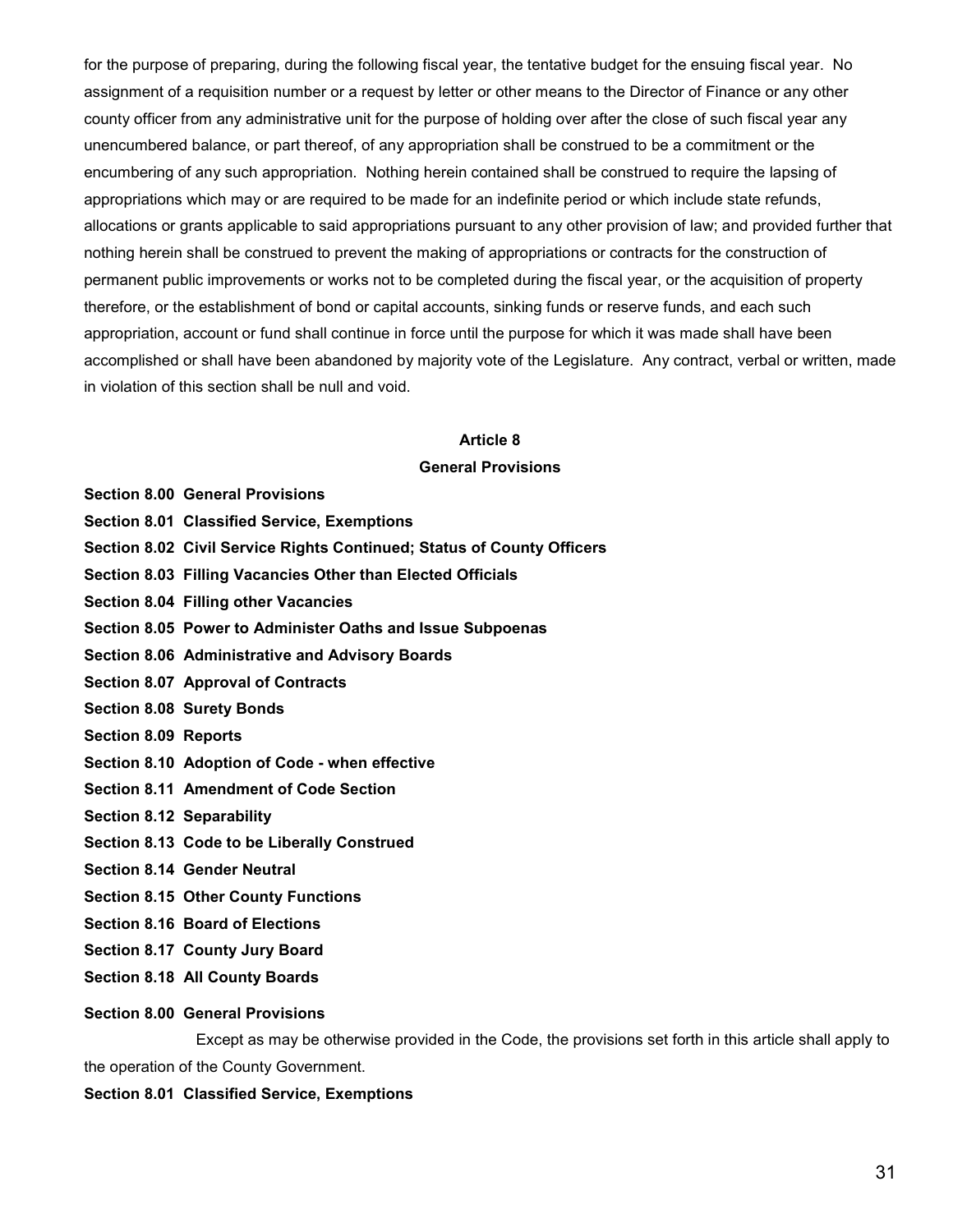#### **Section 8.02 Civil Service Rights Continued; Status of County Officers**

The civil service status and rights of all County employees and their beneficiaries, including but not limited to those with respect to retirement, shall not be affected by the Charter or Code. Except as otherwise provided by the Charter or Code, the terms of all County officers whose appointment under the Charter is vested in the County Executive shall terminate on December 31, 1974, provided that any officer, unless removed, shall continue to serve until the successor is appointed and has qualified or until an interim appointment is made. Any County officer appointed by the County Executive for a definite term or whose appointment is subject to confirmation by the Legislature may be removed by the County Executive prior to the end of such term, after receipt of written notice from the County Executive.

#### **Section 8.03 Filling Vacancies Other than Elected Officials**

Except as otherwise provided in the Charter or Code, a vacancy in the office of the head of any administrative unit, the head of which by virtue of the Charter the County Executive shall have the power to appoint or remove, shall be filled by a person who shall be appointed on the basis of administrative experience and qualifications for the duties of such office by the County Executive, subject to confirmation by the Legislature where required. Except as otherwise provided in the Charter or Code, the head of any administrative unit shall have the power to fill vacancies occurring within such administrative unit pursuant to the Civil Service Law.

(a) 1. Each appointment by the County Executive which is subject to confirmation by the County Legislature shall be in writing, signed by the County Executive and filed in the Office of the Clerk of the County Legislature, who shall within five (5) days of such filing, deliver a copy of said appointment to the members of the County Legislature. Delivery shall be effected by personal service of a copy of said appointment on said members of the Legislature or by mailing a copy thereof within the five (5) day period addressed to their respective places of residence. Each appointment shall be valid until such appointment has been approved or rejected by the County Legislature or until forty-five (45) days, exclusive of the day of filing whichever shall first occur, have expired after the filing of notice of such appointment. If a majority of the County Legislature shall vote in favor of confirmation, the appointment shall be deemed confirmed immediately. If a majority of the County legislature shall fail to vote for confirmation, such vote shall constitute a rejection and the term of the interim appointee shall be terminated immediately. Only resolutions to confirm an appointment may be considered by the County Legislature. A vote resulting in a tie shall be considered a rejection of the appointee. A person who has been rejected may not be appointed to the same position within the same calendar year unless the County Legislature shall have reconsidered and reversed its vote to reject. If within forty-five (45) calendar days, exclusive of the day of filing, after the filing of written notice of appointment with the Clerk of the Legislature, no vote to confirm the appointment has been taken by the County Legislature, the appointment shall be deemed to have been confirmed as of the forty-sixth (46<sup>th</sup>) day after such filing.

2. The County Executive may (1) nominate for confirmation the same person who the County Executive has appointed or is appointing to an office or position, or (2) appoint a person to serve in such office or position and nominate a different person for confirmation. Under the second alternative, the appointment shall be considered a temporary appointment not subject to confirmation by the County Legislature and shall, except as otherwise provided, terminate upon the confirmation of the permanent appointee. In the event the permanent nominee shall not have been confirmed, the person holding the temporary appointment shall continue in office providing the County Executive shall, within fifteen (15) days after the rejection of the permanent appointment, submit for confirmation as herein provided another nominee for such office or position. If the County Executive fails to submit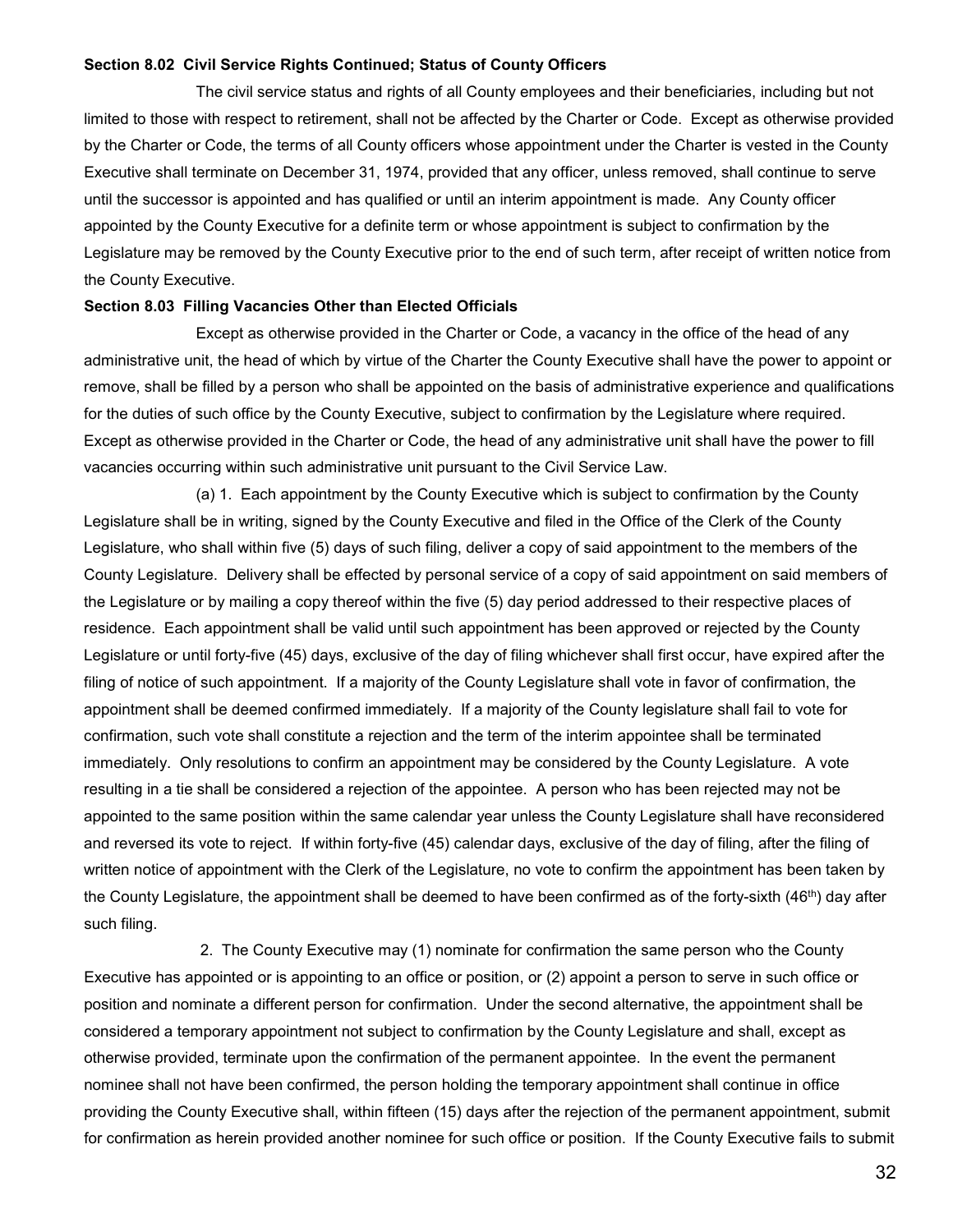such nominee within fifteen (15) days, then the term of the temporary appointee shall be terminated. No temporary appointee may be re-appointed on a temporary basis to the same position more than once in any calendar year.

3. If the County Charter, this Code or any applicable statute describe specific qualifications for any appointment as the head of a County department or administrative unit made by the County Executive, the written notice of appointment herein required shall also contain a statement setting forth the qualifications of such nominee.

4. Unless otherwise provided by the County Charter or this Code, each administrative head shall have the power, when such positions are authorized by the County Legislature and within the appropriations provided therefore, to appoint all deputies, other officers and employees in the respective administrative unit. Such administrative head shall designate in writing the relative rank of such deputies, including the order of temporary succession to the duties of administrative head during absence or disability or in the event of a vacancy prior to the filling of such vacancy by the County Executive and delegate among them such of the powers and duties as may be determined appropriate. A copy of all such designations and delegations shall be filed with the County Clerk.

### **Section 8.04 Filling other Vacancies**

#### **Section 8.05 Power to Administer Oaths and Issue Subpoenas**

The Chair of the Legislature, the County Executive, the Comptroller and such other County officers as may be authorized by the Charter, Code or other applicable law, shall have the power to subpoena and compel the attendance of witnesses and the production of books, records and papers as the same may be pertinent to their respective offices. Any County officer authorized to hold a hearing or conduct an investigation shall have the power to administer oaths or affirmations, subpoena witnesses and compel attendance of witnesses in connection therewith.

#### **Section 8.06 Administrative and Advisory Boards**

Except as otherwise provided in the Charter or Code, every other board, the members of which are appointed, shall be an advisory board. The members thereof shall be appointed for such terms as are or may be provided in the Charter or Code. Wherever provision is made in the Charter or Code for the appointment of an advisory board, the members so appointed, unless otherwise provided, shall serve at the pleasure of the appointing authority. In accordance with Local Law No. 3-94, members of any boards, councils, or commissions shall either be a resident of the County, own real property in the County, or be employed in the County.

All members of such advisory boards, however appointed, shall be deemed to have resigned their membership on any advisory board when such member shall fail to attend three (3) consecutive meetings of the advisory board without being excused by the Chairperson.

#### **Section 8.07 Approval of Contracts**

Except as otherwise provided in the Charter or Code, the County Executive shall make, sign, execute, and implement all contracts on behalf of the County, except for (a) the sale, purchase or transfer of real property or (b) the provision of facilities or the rendering of services by, or for any other government must be approved by the County Legislature. Prior to signature, all contracts to which the County is a party, including contracts to be executed by elected officers other than the County Executive pursuant to the Charter, shall be approved as to form by the County Attorney, the Finance Director, and Budget Director in accordance with this Code and/or administrative procedures promulgated by the County Executive. Copies of such contracts when executed shall be filed with the Director of Finance and the County Legislature. All settlements of insurance claims or other contractual claims shall not be executed without approval as to form by the County Attorney and the Insurance Administrator

#### **Section 8.08 Surety Bonds**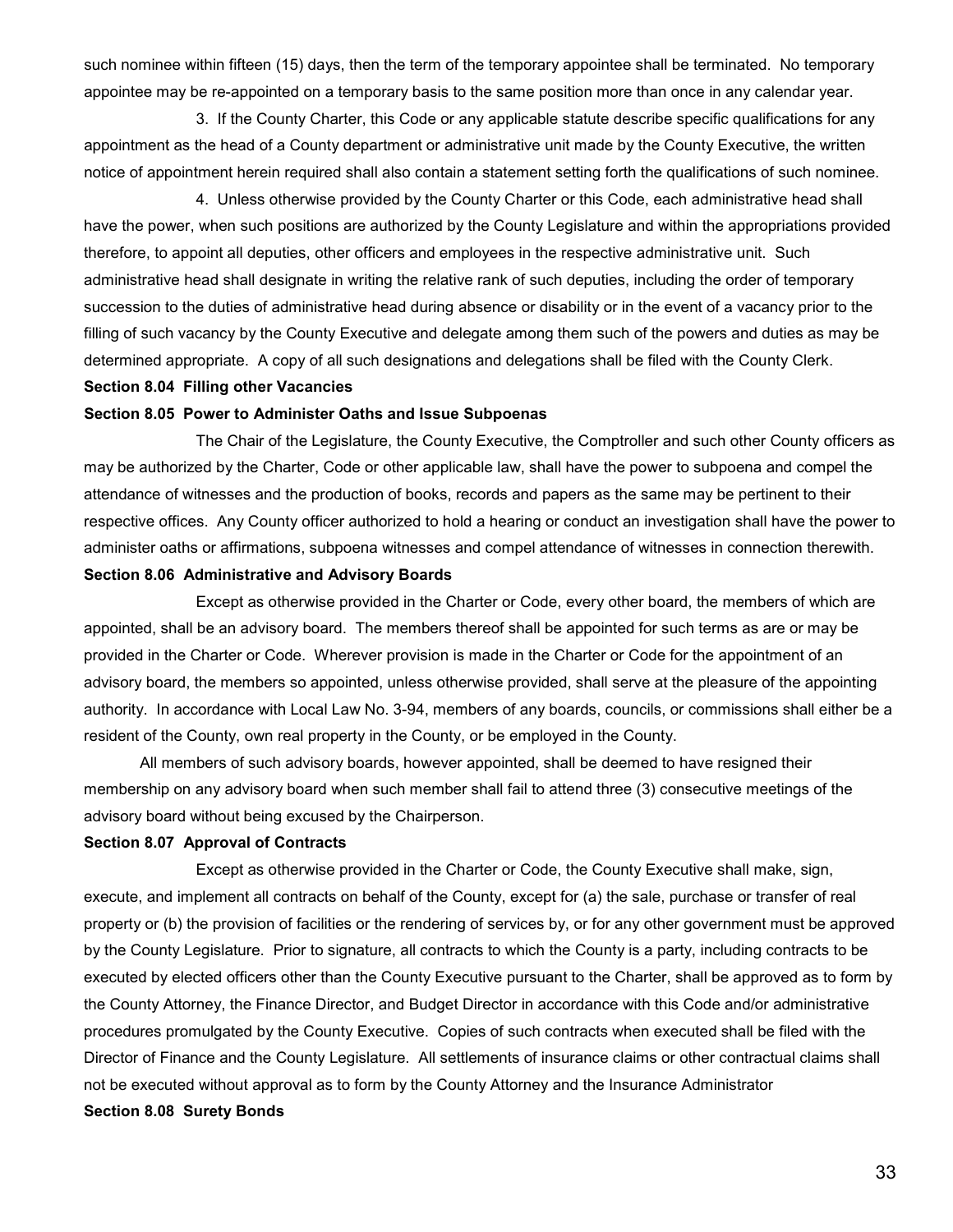The Legislature shall have the power to require and direct the giving of a surety bond conditioned on the faithful performance of any County officer or employee paid from County funds. The Legislature shall fix the amount of all such bonds required by law or by resolution of the Legislature. Such bonds shall be approved as to sufficiency of surety, by the County Executive and as to form by the County Attorney.

#### **Section 8.09 Reports**

The head of each administrative unit of the County shall make an annual report at the close of each fiscal year and shall submit such report not later than the first day of February to the County Executive, the Cabinet and the County Legislature, covering generally the work of the office and including such information as the County Executive or the Legislature shall require and such information as such head shall deem necessary or desirable to report.

## **Section 8.10 Adoption of Code - when effective**

This Code shall take effect thirty (30) days after it is promulgated unless rejected by a 2/3 majority of the County Legislature.

## **Section 8.11 Amendment of Code Section**

This Code may be amended and such amendments shall take effect thirty (30) days after promulgated unless rejected by a 2/3 majority of the County Legislature.

## **Section 8.12 Separability**

If any clause, sentence, paragraph, section or article of this Code shall be adjudged by any court of competent jurisdiction to be invalid, such adjudication shall not affect, impair or invalidate the remainder thereof, but shall be confined in its operation to the clause, sentence, paragraph, section or article thereof directly involved in the proceeding in which such adjudication shall have been rendered.

#### **Section 8.13 Code to be Liberally Construed**

This Code shall be liberally construed to effectuate its objectives and purposes.

#### **Section 8.14 Gender Neutral**

Whenever a term is used in feminine or masculine gender, this term shall be construed as gender

## neutral.

## **Section 8.15 Other County Functions**

Except as limited by State Law, there may be established and created such other commissions, agencies, committees, councils, bureaus, boards or units of the County to meet specific needs and requirements not otherwise provided for in State Law, the Charter or this Code. The membership, appointment and terms of such members may be designated as deemed appropriate to carry out the respective duties and obligations. In accordance with Local Law 3-94, throughout the term of office, the members of any such boards, councils, or commissions shall either be a resident of the County, own real property in the County, or be employed in the County*.*

## **Section 8.16 Board of Elections**

There shall be a Chautauqua County Board of Elections constituted according to State Election Law. The Commissioners shall be appointed by the County Legislature in accordance with State Elections Law, and shall have and exercise all the powers and duties now or hereafter conferred or imposed upon them by applicable law. The Board of Elections shall have the power, without public advertising, to make purchases of and contracts for primary or election supplies and services necessary for the operation of its office and the performance of its duties. At the County Executive's discretion, the County Executive may review such purchase and contract arrangements after the fact and make suggestions to reduce cost or improve service.